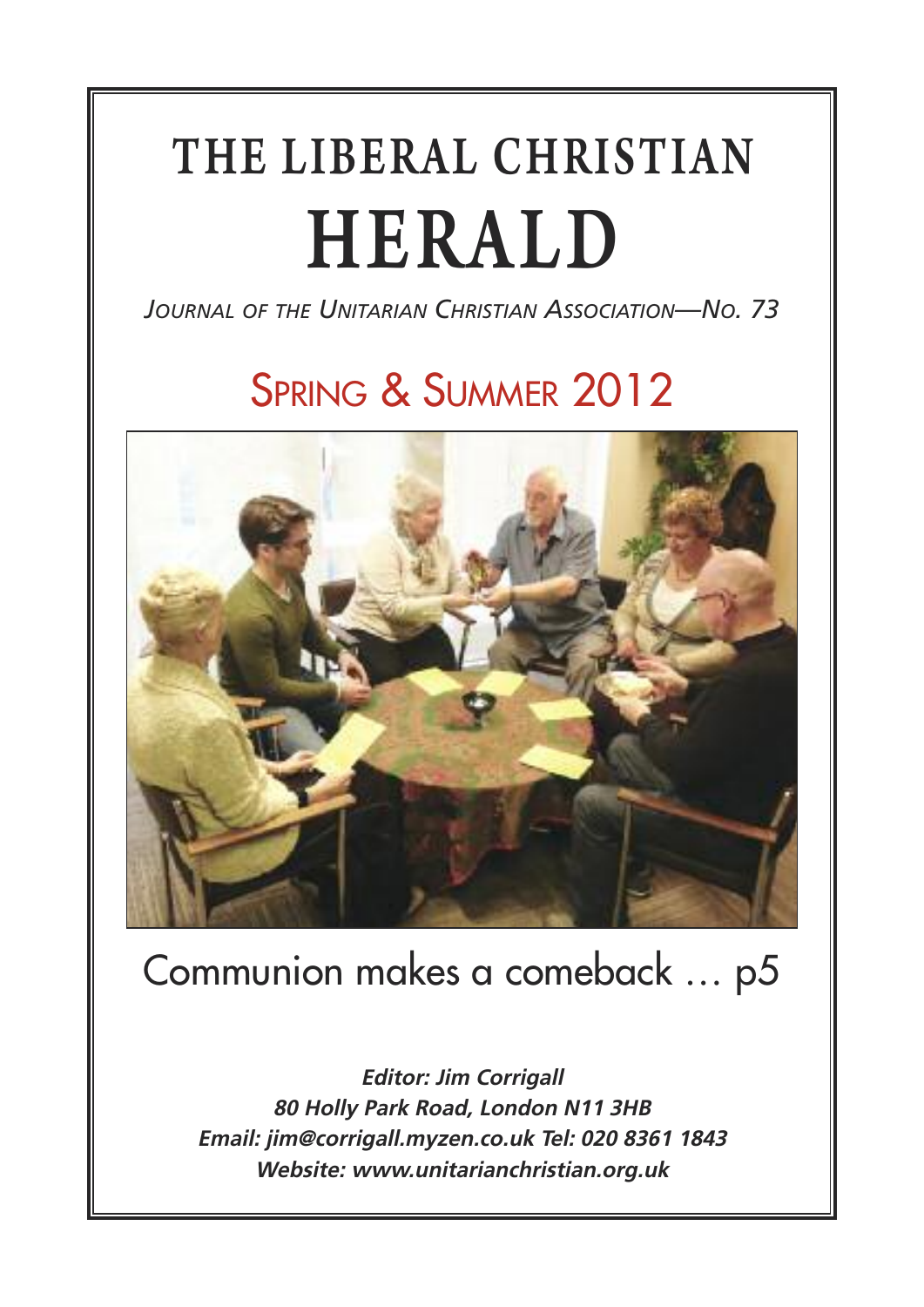### **CONTENTS**

| Editorial: Whisper it softly                                                     | p2  |
|----------------------------------------------------------------------------------|-----|
| Moderator's Letter: A beacon of faith                                            | p4  |
| Reclaiming communion - Tristan Jovanović                                         | p5  |
| Eros and the ministry – Carla Grosch-Miller                                      | p8  |
| Reaching across boundaries – Derek McAuley                                       | p13 |
| Forthcoming Events                                                               | p16 |
| Evelyn Underhill, the mystic – Jim Corrigall                                     | p17 |
| Our community of faith – Cliff Reed                                              | p22 |
| Is there truth in the Trinity? – Carl Scovell                                    | p25 |
| Prayer and Poems                                                                 | p30 |
| The Free Christian tradition                                                     | p33 |
| What is the UCA?                                                                 | p34 |
| Corre Dhotar A usantan surally anama sannuncian samisa taksa plasa at Vanginatan |     |

Cover Photo: *A regular small-group communion service takes place at Kensington Unitarians. Attendance at the monthly service varies between six and 16.*

### Editorial: Whisper it softly ...

The eagle-eyed among our regular readers will have spotted that our name, as it appears on the front cover, has expanded. We are no longer merely *The Herald,* but now proudly bear the appellation *The Liberal Christian Herald.*

Why the change? Well, one or two friends have pointed out that the name *Herald,* on its own, does not signify much (we used to be called *The Unitarian Christian Herald,* after all). Now we have decided to call ourselves 'Liberal Christian', reflecting our aim of appealing to a broad audience. This is not a new aim of course, but it takes place in a new context. *What new context? I hear you cry.*

Well, whisper it softly, but Christians are growing in our denomination -- in numbers and influence. This is not the first time this has been said. Three years ago, for example, the newsletter of the Unitarian Renewal Group carried an article saying this (it was written in a mildly regretful tone, by a non-Christian). But *we* have not said this before – until now. Hence our reluctance to say it LOUDLY.

Let's make ourselves clear then – we are a very active society within the General Assembly, and we are growing. We believe this is because we meet a real need in our denomination, and even beyond. We sense a renewed hunger for genuine spirituality, for *faith.* Our task in the Unitarian Christian Association is to help people to deepen their spirituality and to give them the resources for doing so. And we aim to contribute to wider debates. I hope this edition of *The Liberal Christian Herald* will go some way towards fulfilling these goals.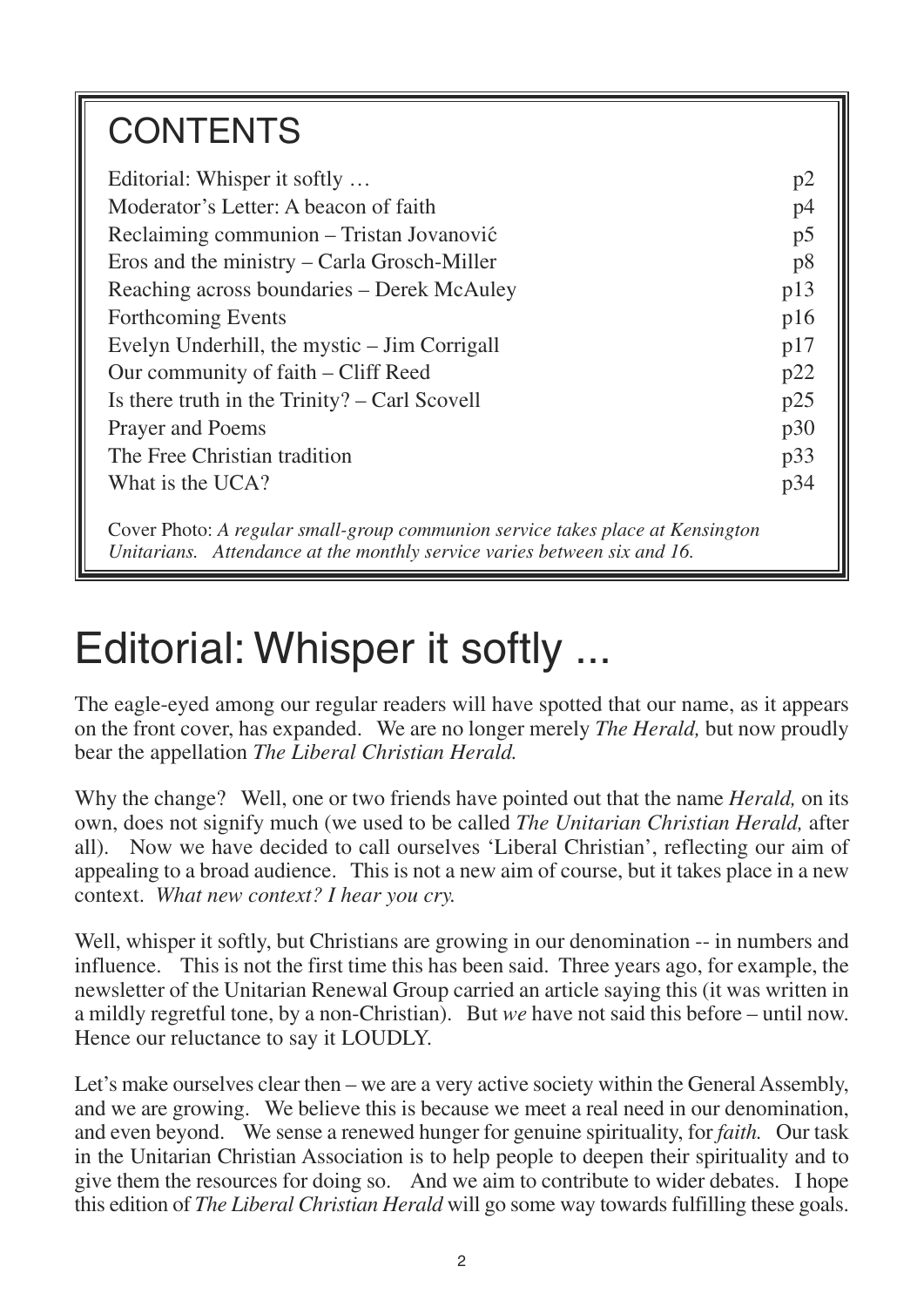So what have we got this time? Firstly, an article about how communion services have become a regular fixture at one of our London churches. A member there tells the fascinating story of how this came about. Communion was, until recently, a vanishing feature of Unitarian worship, but there's renewed interest in the eucharist (and in Christian sacraments and ritual generally). The reason we celebrate communion at most of our regular Unitarian Christian Association meetings around the country is because of popular demand.

Two further articles indicate how important it is to maintain ecumenical links. Serious work on sexuality and ministry is taking place in other churches, and in ministerial training, as Carla Grosch-Miller's contribution demonstrates. How aware are we of this? And then our General Assembly Chief Officer, Derek McAuley, highlights insights shared at a recent ecumenical gathering he attended.

Evelyn Underhill remains one of the great Christian mystics of the modern age, alongside Thomas Merton and Simone Weil. We carry an assessment of this English mystic. What is her relevance today?

Cliff Reed draws on Paul's belief in the Church as 'the body of Christ' to explore the relationship between members and our church communities. It's good to be reminded of the radical nature of Paul's writings – and that some notorious texts attributed to him (on women, for example) were almost certainly **not** written by Paul, but by later hands fearful of the radical equality of those early Christian communities.

We reprint a seminal article by the Unitarian Universalist veteran Carl Scovell, as a contribution to our continuing debates on the Trinity. He finds much of value in trinitarianism with a small 't'. We aim to provoke, so do enjoy!

**Jim Corrigall is a final-year ministry student at Harris Manchester College, Oxford, and a member of Golders Green Unitarians.**

### **The Unitarian Christian Association is an affiliated society of the General Assembly of Unitarian and Free Christian Churches, which has as its Object:**

*'To promote a free and inquiring religion through the worship of God and the celebration of life; the service of humanity and respect for all creation; and the upholding of the liberal Christian tradition.'*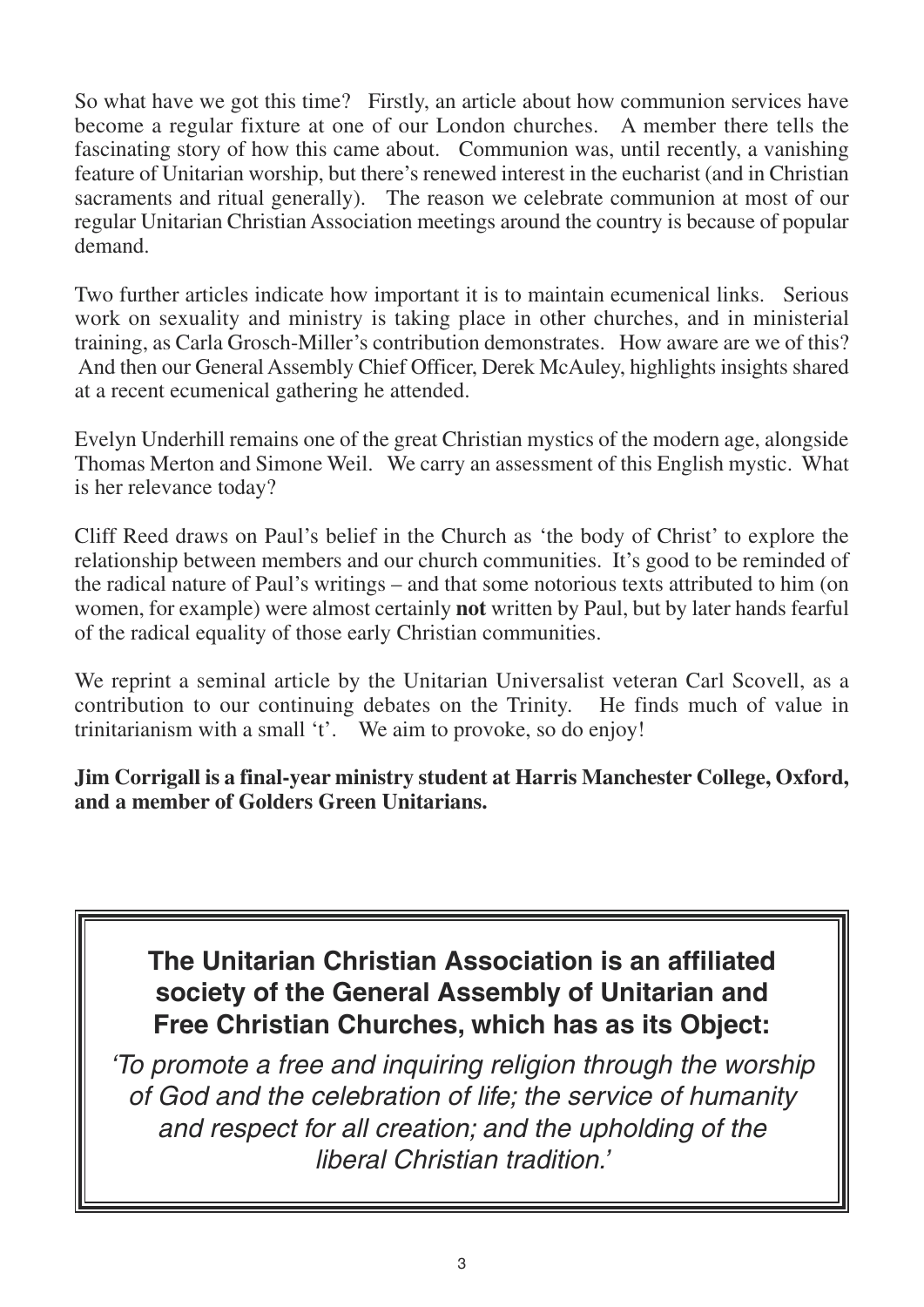### Moderator's Letter: A beacon of faith



*Bob Pounder*

I am honoured to have been elected to the position of Moderator at our annual general meeting at Stalybridge (on March 17th). With this honour comes responsibility – and my gratitude. I thank God for the existence of the Unitarian Christian Association which is a beacon of faith for followers of Christ within the General Assembly of Unitarian and Free Christian Churches.

I also express gratitude to my predecessor, the Rev Jeff Gould. During his term of office he has carried out this role with style, professionalism and commitment. His ministerial skill and experience continue to be of great benefit to the Unitarian Christian Association (UCA). On a personal note, Jeff's sound

advice on matters ministerial and liturgical has also been of great personal help to me. I look forward to receiving his guidance and that of the UCA officer group in my new role.

I am proud to belong to a Christian tradition that will not be bound by the imposition of creeds or doctrine. We are a small but significant group that has its place within the Christian story. Let us continue to uphold the 'sacred right of private judgement'. I feel that faith should be a simple matter, a matter of acknowledging God in all our ways, of loving God and one's neighbour as one's self. But faith without works is dead and I am pleased that we are raising funds for Christian Aid's Kailahun health project in Sierra Leone, providing essential care to mothers and babies in this region of West Africa.

At the same time, we continue to explore and offer exciting and interesting aspects of the Christian faith to the wider denomination, whether it be Taizé-style worship, Eastern Orthodoxy, or, as at this year's coming Annual Meetings at Keele in April: 'Nine Kinds of Angel' (an introduction to the Enneagram). Our ability to attract healthy attendances at all our events shows we are able to reach out to a wider audience in very meaningful ways.

Finally, I am looking forward to our Summer Meeting at All Souls' Church in Belfast on Saturday July 28th, and meeting our friends and colleagues of the Non-Subscribing Presbyterian Church of Ireland. This will be a new experience for me and I anticipate it will be a very positive one; our two denominations have much in common.

**The Rev Bob Pounder is the newly-elected Moderator of the Unitarian Christian Association, and the minister at Oldham Unitarian Church.**

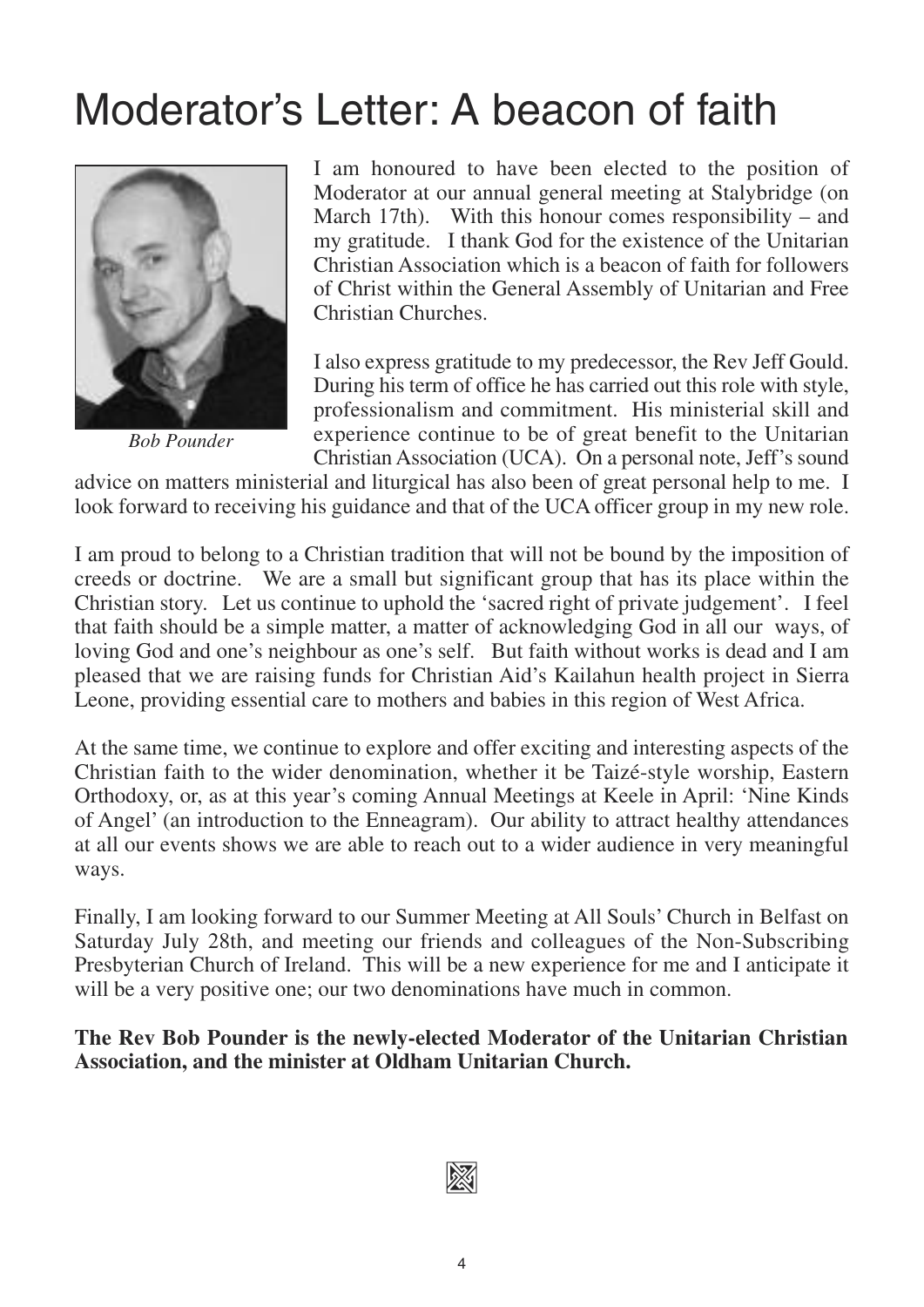### Reclaiming our religious culture

Eighteen months ago, communion was served at Kensington Unitarians for the first time in many years. Despite initial shockwaves it has become a regular event, as *Tristan Jovanovi*ć relates

For a Christian community, the act of breaking bread and drinking wine is an essential and regular part of worship. In the Anglican church, most parishes celebrate the sacrament weekly in a range of styles from the 'smells and bells' of the 'High Churches' of the East End of London, to much plainer, simpler services.



*Tristan Jovanovi´c*

I came to Kensington Unitarians after having spent time with the Anglicans and also with the

Unitarian Universalists in America. My feelings about the spirituality of the Kensington community were very positive, although there was a reticence about too much 'God-talk' and Jesus didn't seem to get much of an airing. My sense was, and is, that refugees from traditional churches in Unitarian congregations get 'spooked' by the possibility that any discussion of God via Christianity will mean a return to the old theism, to judgment, sin and damnation.

I was rescued fairly early in my teenage years from falling into those ways of thinking by the very liberal Episcopal Bishop and writer, John Shelby Spong. I believe that we stand in and for and about a god who is a part of us, not apart from us. My own views of Jesus are often a source of inner conflict, but his actions on the night he was betrayed are for me extremely powerful. The repetition of that act would be something I would miss, were it totally absent.

I brought this up with Jane Blackall, a fellow member of Kensington Unitarians, during one of our friendly morning cups of tea. We agreed that running away from Jesus is different to running away from The Church and that a communion service could be very beneficial for some members of our community. With our minister's blessing, we hatched a plan: we decided our communion was going to have to be scandalous, wholesome and very personal, with enough opt-out clauses to help anyone feeling fearful.

Our first communion service at Kensington Unitarians was held in October 2010. Our long-term hope was to hold a small-group communion once a month, open to all, after the main Sunday morning service. We anticipated that not all congregation members would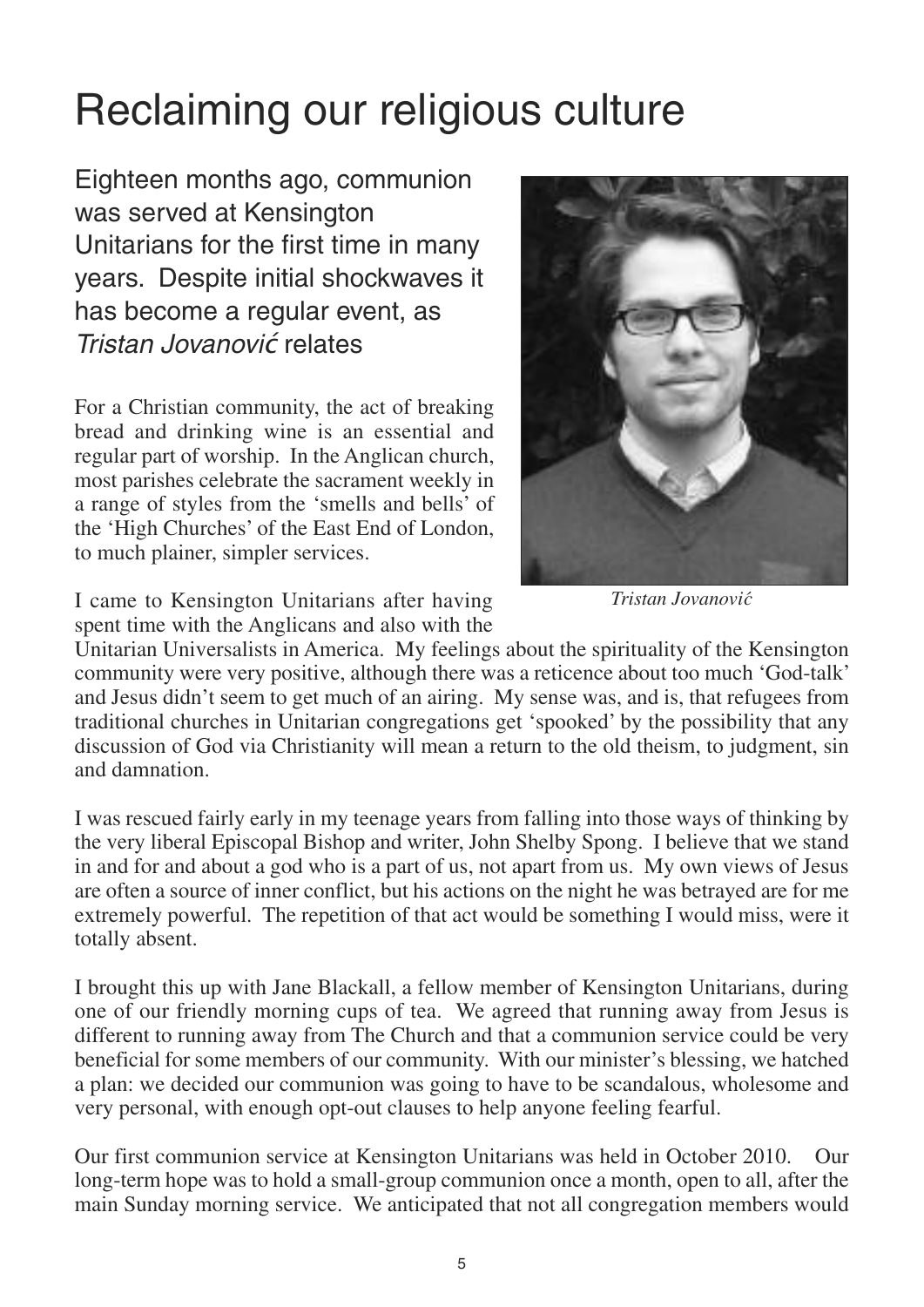be keen on taking part and so always planned to hold these monthly gatherings in our cosy library room while others were chatting over coffee in the church hall upstairs. However, we wanted to hold the first communion in the main Sunday morning service, offering reflections on our understanding of the ritual's meaning, so that the whole community could 'see what we were up to' -- and we could allay any concerns about this new venture.

The stakes were very high, and no matter how personal and explanatory our addresses or how many escape-hatches we provided, someone was not going to like it. When it came to the Eucharist itself, Jane and I stood together at the table with a very large and unwieldy loaf of bread. Only one person reacted so strongly he felt he had to leave for a few moments. Later, after he had time to reflect, we had a friendly conversation about his response. A good portion of the congregation present took part.

We retreated to see if we had any wounds to nurse. At once I was proud of my friends for taking part but angry that they had been so resistant. I find the disconnect between many Unitarians' openness to other traditions, but fear of anything remotely Christian, confusing and dangerous. It sends a coded message of hypocrisy that is one of our liberal faith's greatest weaknesses: there is such a fascination with other traditions, that the 'home' tradition becomes the other and alien, therefore a source of fear.

But by reforming the acts which have been to a certain extent 'kidnapped' by the traditional church, Unitarians are in a most advantageous position. We can re-form Christianity for those who feel abandoned or hurt. We can make the teachings of Jesus central, act with compassion, listen with an open heart and affirm the abundance of life. We just need to be risky, as Jesus was risky.

After a few weeks, many of those who had been concerned by our communion service were coming to say they were glad we had done it. Some of these people form the core of our small-group communion, which has now been held monthly since November 2010. I think it is safe to say that there is a much greater openness in the congregation to the regular small-group communion service than we could have anticipated. So, as we had intended, we now meet once a month in the lower room (our library) after the main Sunday morning service. This well-loved place suits our purposes – for space and quiet. We attract varying numbers, from around six to 16 attenders.

A different person leads the communion service each month. This leads to a wide variety of liturgies, ranging from those with a traditional feel to the much more radical. There is an earthiness to all of these, where we experiment with different versions of the Lord's Prayer or the presence or absence of an epiclesis *(the invocation of God's spirit over the bread and wine).* Our readings may be a verse from the Bible coupled with a poem about baking bread by Gunilla Norris, or a Sufi story.

Our prayers come from sources which inspire us. When I described our communion service to my (Anglican) university chaplain, she was quite envious of our flexibility in comparison with the prescriptions in *Common Worship,* the Anglican liturgy, however broadly one can adjust texts within the boundaries of remaining seemly and reverent.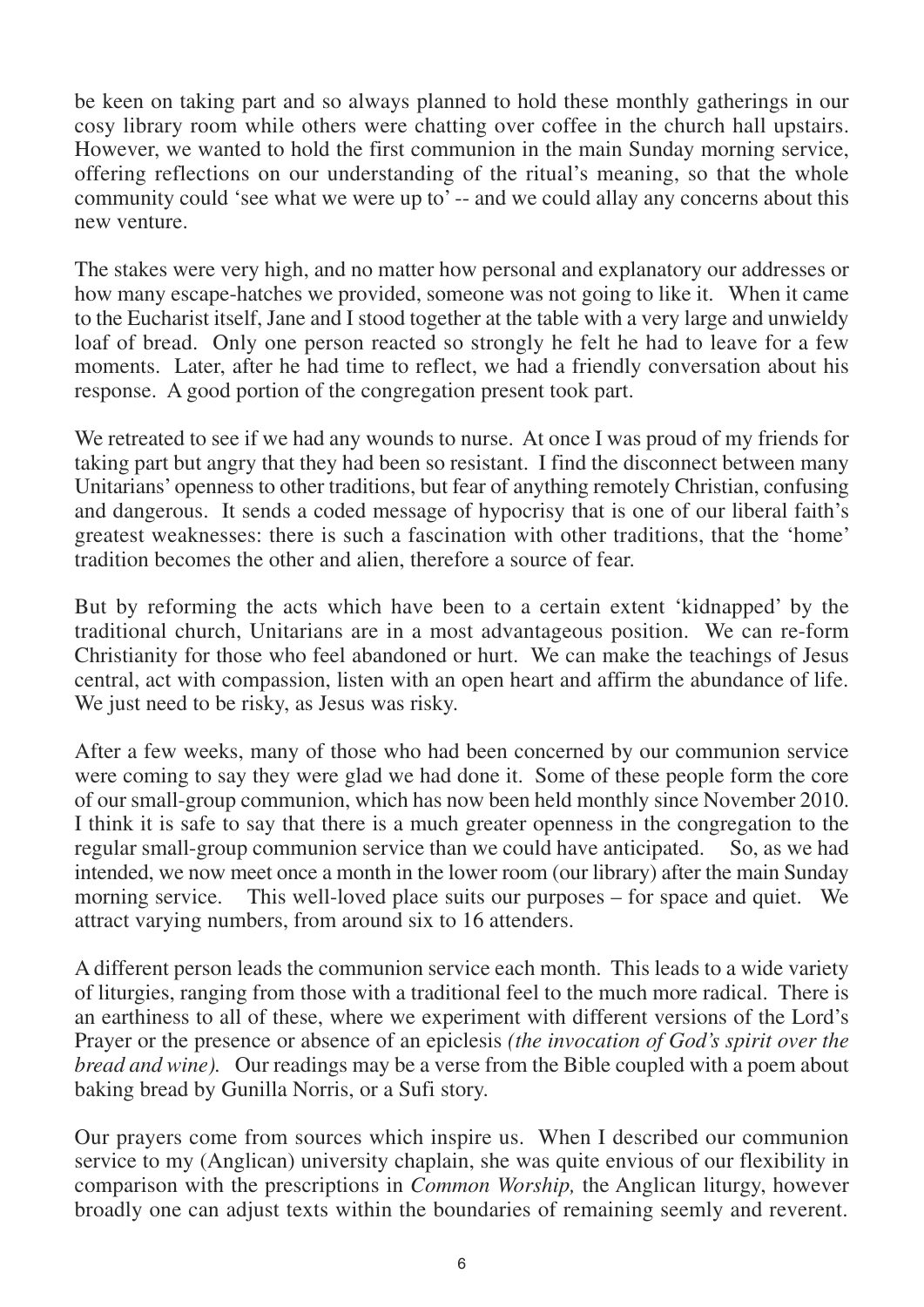Although no two communion services with set liturgy are ever the same, ours have the potential to be so radically different that they could knock one to the core. That is the point of our community and the point of the Eucharist. It is a sacrament, which is, to borrow the Anglican expression, an outward sign of an inward grace. Grace is not easy.

We keep a record of our services so that we are slowly building a library of our liturgies. Its purpose is two-fold: it serves as inspiration for whoever has volunteered for the next service and it is a living document of our community. It shows the range of theological expression we have, our approach to nature and each other. It is a developing microcosm of Kensington Unitarians and a reification of our liberal faith.

We may yet experiment with other sacraments. There is power in these depths of human communion and action. One step at a time, we can reclaim the most important parts of our religious culture and nurture them for the 21st century.

**Tristan Jovanovi´c is a member of Kensington Unitarians and a student of law at Queen Mary, University of London.**



*Christ with the Eucharist, by Joan de Joanes (1523-1579).* (Wikipedia, Public Domain)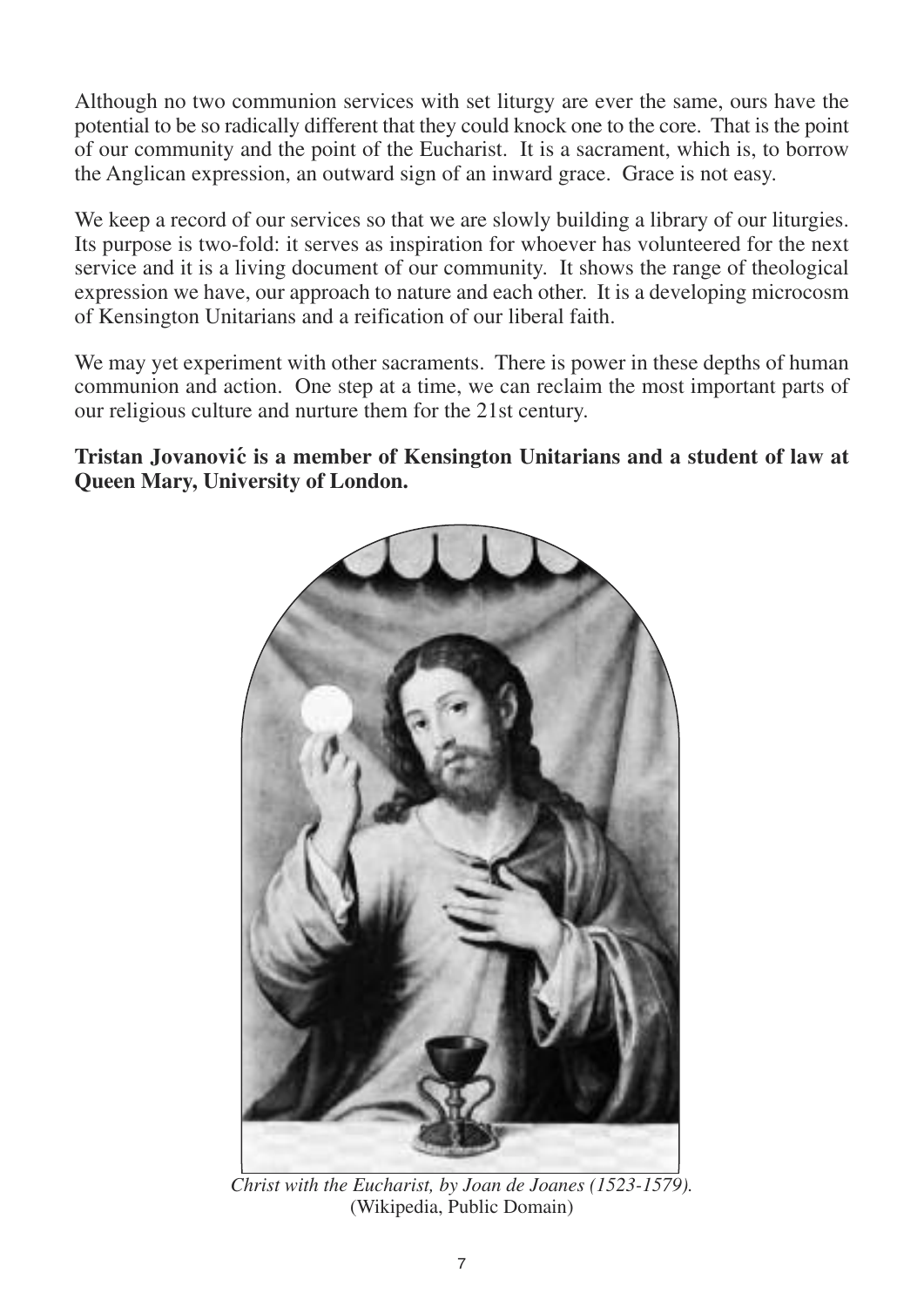### Eros, sexuality and the ministry

A recent study showed that Church ministers transgress sexual boundaries with someone in their care much more often than secular counsellors do. Ministry teacher *Carla Grosch-Miller* explains the value of creating safe spaces for exploring sexuality

It was the beginning of the second day of a course I was running entitled *Sex and ministry:* 'living with the urgent power of the erotic'<sup>1</sup>. I hadn't slept well. The first day had ended with a strong statement offered by a participant that sex belonged only in marriage, and that marriage was God-ordained between one man and one woman. No-one had risen to articulate a different view.

I had laboured to make the space safe and open. The participants in this course held diverse theological viewpoints; I had hoped that we could teach each other as we explored the topic. One of the three S's that shapes my teaching is **space that respects the sanctity of the individual.** In the first session, after I introduce myself and my assumptions (which include that all four sources of theology are of value and that each of us will weight those sources differently), I ask the group to create Rules of the Road: guidelines to enable respectful and searching conversation among people with diverse viewpoints. This group had included in those Rules:

- Be open to where others come from; have an open mind, an open heart.
- Disagreement is with ideas; respect the idea-holder.

I view my educator role as providing information and making the space for participants to engage it and each other. When a viewpoint is expressed particularly strongly, I expect (or may ask for) opposing viewpoints to emerge from other participants. At the end of the first day in this course, in response to the strong statement articulating the traditional view, this had not happened. As I tossed and turned that night, I wondered if, in my striving to make the space safe for all, I had leaned too far in one direction.

At breakfast the next day, another participant approached me and asked if he could talk. He said: *I'm really angry about how the class ended yesterday. I've been angry all night. I felt like I was being told that I was not a Christian.* 'Can you say more?', I asked. He then told me his story: a story of a young man active in church struggling with his sexuality, who, when he had his first sexual experience with another man, was full of selfloathing. He became strident in his opposition to homosexuality, as insistent as others had been the day before that sex was for married heterosexual couples ... until he couldn't bear the dissonance between what his heart knew and what he wished he could live up to. He told his vicar about his struggle – who promptly removed him from all church responsibilities and let him know that there was no room in the church for him. He continued to wrestle with the issues of sex and faith until he came to accept who he was and discovered a renewed and deepened faith that in time blossomed into a vocation for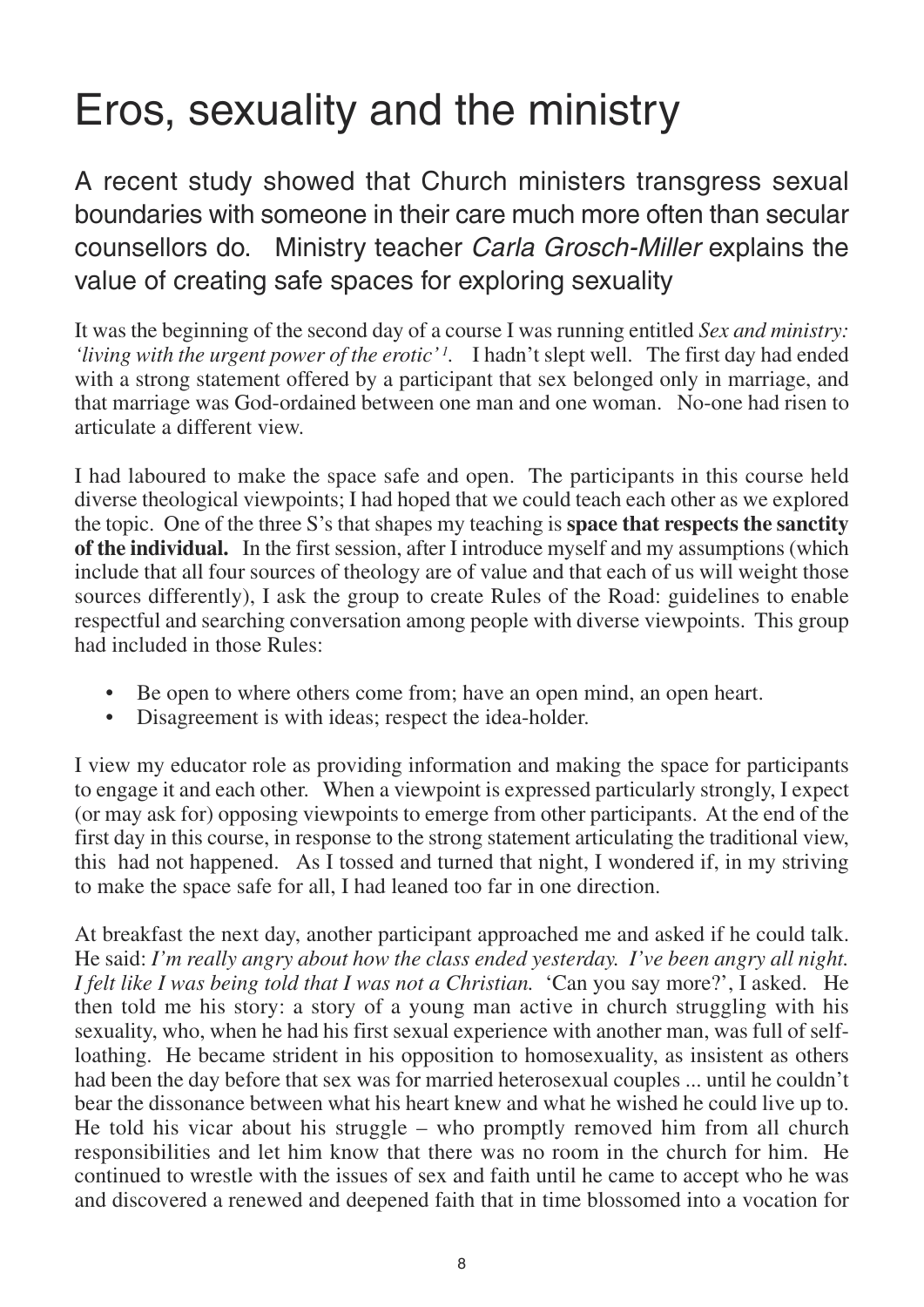ministry. I asked him if he would be willing simply to tell his story at the start of the day's class, and he said *yes.*

I began day two recalling that there are four sources of theology – scripture, tradition, reason and experience – and that each had value and each had problems. Three quarters of the first day had been spent mining the Bible and tradition for sexual attitudes and assumptions, and the class had come to understand that biblical sexual ethics are quite different from what we call Christian family values today. We had looked at ancient Hebrew culture, where women were considered domestic and sexual property, fertile women needed to bear five live children to replace their generation, where most births ended in death before the child reached its first birthday. Concern for procreation, property rights, and purity laws that kept the Hebrew people distinct from their Promised Land neighbours had created a sexual ethic that included polygamy, concubinage, levirate marriage, rules allowing rape in war with distant enemies, and the requirement that a rapist marry his Hebrew victim. We noticed the New Testament's relative lack of concern about sexual matters and how a central message of the gospels was that people's relationship was no longer determined by following physical purity laws, but by purity of heart: loving God and neighbour as self.

We traced the development of Christian sexual ethics, shaped by the revulsion of the body present in late antiquity and dualistic and misogynist thinking, hearing Tertullian describe

women as 'the devil's gateway' and Jerome say 'Blessed is the man who dashes his genitals against a rock'. We noted how the development of Christian sexual ethics was a journey that attempted to modulate a basically negative view of sex by first finding it acceptable for procreative purposes and later good for the sake of the communion of husband and wife. We then took a detour into We then took a detour into contemporary times and heard what Freud, Jung, Kinsey, Fisher and others had to say about sex and love, its psychological importance and its neurological components. After all this, we began to write and post on the wall theological principles that would enable us to think theologically and pastorally about sex. It was then that the strong statement was made, just minutes before the end of the day.

Now it was day two. I said that at the conclusion of the previous day, we had heard a strong articulation of a scriptural and traditional view of the place of sex in human life, and asked if there were any other viewpoints, perhaps drawing on other sources of theology. The man who had approached me at breakfast raised his hand and gently and simply told his story.

The impact of the story was to transform the space, opening and warming it. Others thanked him for his



*Statue of Eros, the Greek god of love, in the Naples Archeological Museum.* (Wikipedia, Public Domain)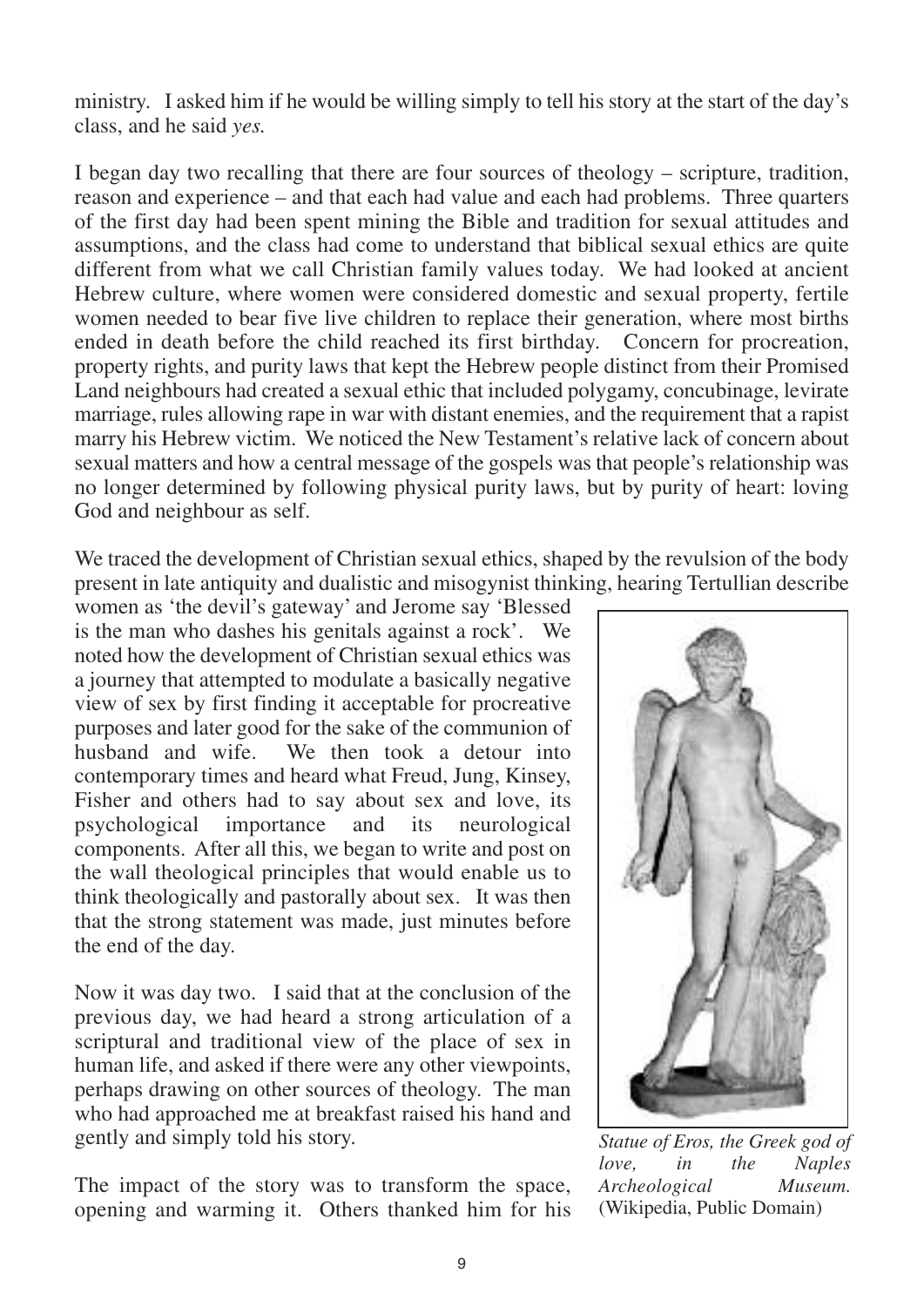courage in sharing; there was acknowledgement by voices who held the heterosexual marriage only viewpoint that, while their opinions on the topic of homosexuality were strong, there was a need for pastoral sensitivity when dealing with this subject. That sensitivity was embodied by many and diverse people on diverse topics as the course progressed.

Whenever I teach in this area, I move from exploring scripture and tradition and identifying theological principles, to the link between sexuality and spirituality. As I said earlier, there are **three S's** that shape my teaching. **The first** is setting up a **space that respects the sanctity of the individual. The second S is structure:** the course can be envisioned as a drama with three acts. Act One locates us as Christian people in the 21st century, reviewing biblical, traditional and contemporary views of sex and gender and teasing out theological themes that may help in thinking theologically and pastorally about sex. I begin with the Bible and tradition because whenever we deal with sexual issues in a church context, we bring our understandings of them, as well as our personal experience. We need to reflect critically on what the Bible and tradition actually say and what assumptions lie beneath those sources.2 We then need to identify theological principles that help us to think about and respond to sexual issues.

The second Act of the drama introduces a new thought landscape, drawing on the link between sexuality and spirituality, and enables a new framework for Christian sexual ethics that affirms the goodness of the gift of sexuality. After a mini-lecture about how both sex and spirit operate in identity, development, relationship, creativity and transcendent experience, I ask the group to formulate a new framework for Christian sexual ethics: one premised not on procreation, property and ancient purity concerns, but rather on the aspiration **to live out one's sexuality sacramentally.** Informed by the theological thinking in the first third of the course, the group articulates a holistic view of sex as gift and self-giving, using 'thou shalt' as a template. The lists generated come to include such things as: *Thou shalt* know, love, accept and become/be oneself; treasure the other and seek their flourishing; be faithful in relationship; be willing to learn to give and receive pleasure; nourish the fruits of the Spirit; be open to healing, transformation, grace and creativity.

Act Two also includes the opportunity to do auto-ethnographic work. One of the convictions I bring to this work is that that training for ministry must engage personal experience.3 Self-knowledge and self-awareness are key tools in enabling good ministry, which includes preventing sexual misconduct. Our personal knowledge of our own sexual experience and attitudes is subjugated, tacit knowledge.<sup>4</sup> Whenever I teach in this area, I invite participants to do reflective writing throughout the course – using oblique and not so oblique methods to enable them to uncover the experiences and attitudes that shape where they are in their sexual formation. Methods include: word-association; icon/image identification; reflective writing of prose and/or poetry; autobiographical 'life lines' for sexual and spiritual events; conversation within boundaries. No one is required to share anything personal. Some do share personal information with the larger group, and some do not. In individual interviews conducted after the event, I have been struck by the identification of vulnerability and working through of early sexual experience that those methods had facilitated.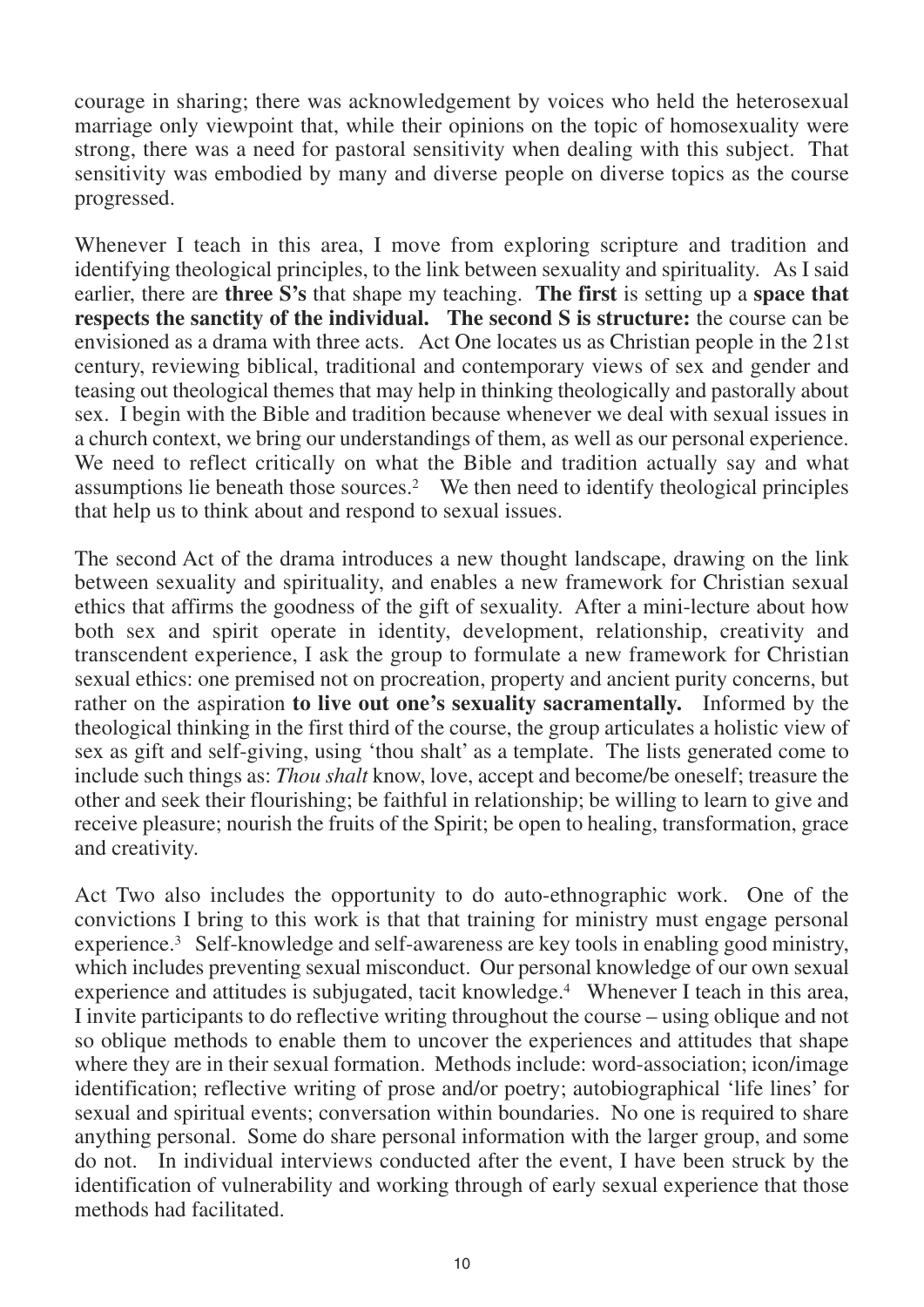In class, after giving time to work auto-ethnographically, I invite participants into pairs for a reflective listening exercise on the topic of 'sexuality and spirituality'. In the plenary after the exercise, as the group reflects on what it is like to speak of such holy things and what it is like to listen, it is common for the room to be hushed and reverent as people acknowledge the privilege and the challenge of 'hearing one another into speech' 5.

Act Three takes us to the streets, addressing the nitty gritty of sex in ministry, and enabling work with sexual issues -- our own and those of others. **The third 'S'** guiding this work is most explicit here – **Safety.** Not just safety in the space opened up for honest exploration, but safety in the practice of ministry. One of the primary goals of this course is to enable people in the church to inhabit their vocations in a way that is healthy and safe for themselves and for their ministry settings. I became a church sex worker because of the shocking prevalence and potentially devastating impact of ministerial sexual misconduct: a Canadian study suggests that ministers transgress sexual boundaries with someone in their care at a rate of twice that of secular counsellors.<sup>6</sup> I wanted to understand how better to prevent the suffering caused when ministers transgress sexual boundaries.

Thus the last third of the course works on safety in ministry: looking at boundaries, power, vulnerability and intimacy in ministry; considering the prevalence and impact of ministerial sexual abuse; and working with scenarios in pastoral ministry. Space is made to enable people to raise sexual issues in pastoral ministry. Issues that arise include pornography, sex addiction, marriage preparation, bereavement as a time of heightened sexual desire, youth work. The discussions I've witnessed have been frank, self-revealing and compassionate.

The final scene in Act Three is called *taking good care,* the focus of which is that selfknowledge, self-esteem, self-awareness and self-care are some of our most important tools in ministry. We look at the expectations of others in the ministry settings and our own, and labour to articulate how we may manage those expectations for the good of all.

At the end, I do a quick *what worked* and *what could work better* evaluation. Invariably people remark that the course should be a required part of the syllabus (if it is not already), that learning what the Bible and tradition really say is important, and that having a place in the church to struggle honestly and holistically with sexual issues is essential for these times.

The title of my exploration is *Celebrating our Sexuality: Preparing Future Church Leaders for Pastoral Care.* Good pastoral care is informed, sensitive and safe pastoral care. Good pastoral care is about the pastoral carer communicating in her body and by her words a sense of welcome and hospitality, and having at her disposal tools to enable light and space for sexual issues to be expressed and wrestled with. The pastoral carer brings with her attitudes about Biblical and traditional sexual ethics and her own life experience, attitudes and experiences she has hopefully had an opportunity to work through. She also carries the imprimatur of church authority; she's been given a role, a certificate of approval, to hold these sensitive areas. She needs to be adequately prepared to wrestle with scripture and tradition and know where she stands and why; to respond to contemporary understandings of sex and sexuality; to listen sensitively as others wrestle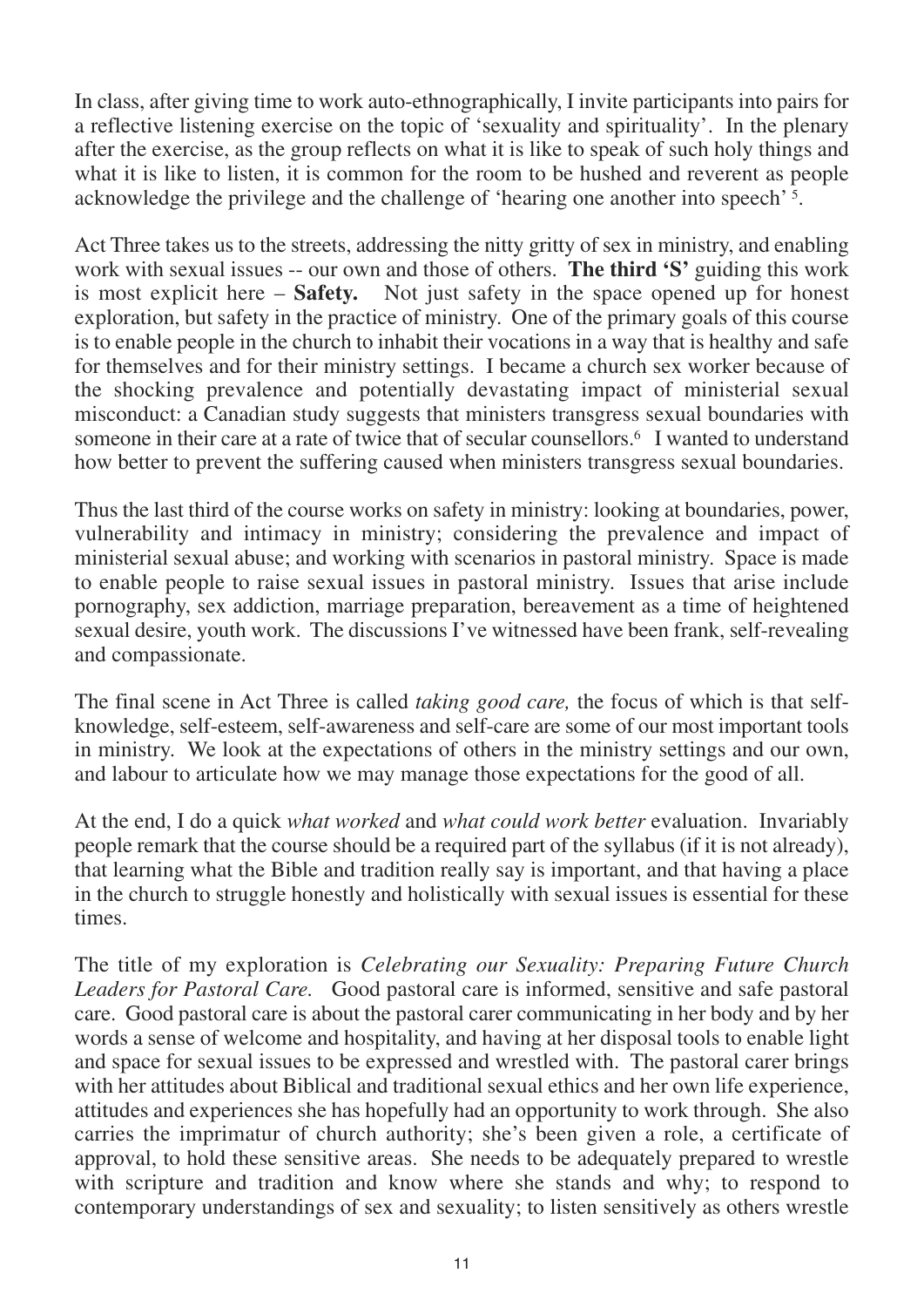with these questions themselves; and to articulate a holy and holistic ethic that enables the living out of sexuality sacramentally.

**The Rev Carla Grosch-Miller is a United Reform Church minister in Oxford, who lectures on the theology of sexuality on ministerial training programmes in Britain. A former civil rights attorney in Alaska, she began her own ministerial training with the Unitarian Universalists in America before switching to the United Church of Christ.**

• *This article is based on a paper given last year at an ecumenical conference in London organised by the Centre for the Study of Christianity and Sexuality.*

<sup>1</sup> 'Living happily with the urgent power of the erotic' is a phrase coined by Timothy Radcliffe, OP. 2005. *What is the Point of Being a Christian?* London and NY: Burnes & Oates, p.99.

<sup>2</sup> Transformative learning theory posits that critical reflection is essential to such learning. *See* Mezirow, Jack and Associates. 2000. *Learning as Transformation: Critical Perspectives on a Theory in Progress.* San Francisco: Jossey-Bass.

<sup>3</sup> See, also, Guindon, J. (1993) *The Integral Formation of Candidates for the Priesthood,* Montreal: Éditions Paulines (trans. Terrence Prendergast, S.J.), recommending a Human Formation Counsellor to work alongside seminarians to promote psycho-sexual integration.

<sup>4</sup> Butler Scally, Dorothy 2000. "Personal Sexual Story: A Radical Vehicle for Transformative Learning in Adult Education". PhD Thesis, University of Glasgow.

<sup>5</sup> Nelle Morton. 1985. *The Journey is Home.*

<sup>6</sup> Churches Together in Britian and Ireland. 2002. *Time for Action: Sexual abuse, the Churches and a new dawn for survivors.* London: CTBI, p. 83.

## UCA RETREAT 2012

The Unitarian Christian Association will be holding a Retreat at The Nightingale Centre at Great Hucklow, Derbyshire, **from Wednesday 19th until Friday 21st September.** All are welcome.

The cost for full board from Wednesday dinner to Friday lunch will be £104 for a standard room. There will be an extra charge of £5 for single occupancy of twin rooms and £7.50 for en-suite rooms.

For more information about The Nightingale Centre, please go to www.thenightingalecentre.org.uk

**If you have any queries, or would like to book a place on this Retreat, please contact Jean Bradley on** revjeanbradley@yahoo.co.uk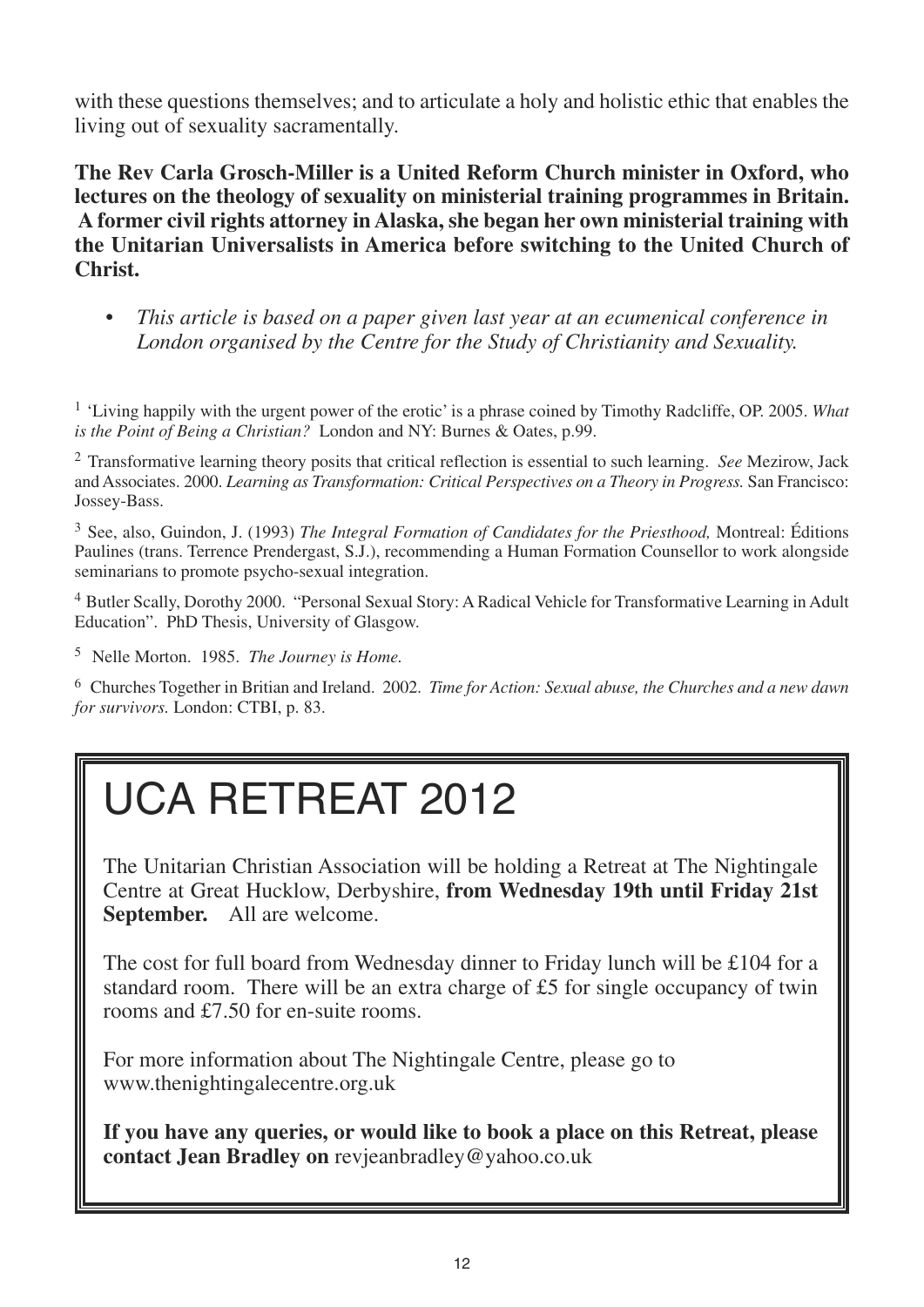### Reaching across the boundaries



*Derek McAuley*

Our denomination often seems outside mainstream church life, but as *Derek McAuley* found at a recent ecumenical gathering on leadership, we have much to give and to learn from such encounters

For Unitarians and Free Christians with an historic perspective, the phrase 'leadership of Jesus' has a particular meaning. It brings to mind the five precepts of the American James Freeman Clarke of what was widely seen as mainstream Unitarianism in Britain until the First World War. The leadership of Jesus was how we related to the figure of Jesus, having cast off the orthodox view of Jesus as King and/or Saviour with all that said about his status as part of the Trinity. Across the 20th century, the Unitarian view of Jesus as 'leader' seems to have fallen away as more

universalist perspectives emerged . We certainly could not easily sing the childhood chorus 'Follow, Follow we will Follow Jesus, anywhere …'!

I have been reflecting on this change following my attendance at a recent conference 'Leading Across Boundaries', held at Sarum College in Salisbury and organised by an ecumenical management and leadership grouping (known as MODEM). This was my second conference with this group since I took up post as Chief Officer (in 2010), and it again proved a valuable networking opportunity as well as for personal development. This ecumenical grouping sees itself as a hub for leadership, management and ministry and is a small-membership organisation, made up of individuals with an interest in these areas, both within the church and beyond. The group is best known for its series of books published by Canterbury Press; it has delivered training events and has an excellent newsletter and website. Its current chair is the Rev Elizabeth Welch, a United Reformed Church Minister and former West Midlands Synod Moderator.

Twenty six of us gathered for the conference; a small group with lots of opportunity to get to know one another over the 24-hour period. It opened with a keynote address by Stephen Cottrell, Bishop of Chelmsford, followed by a series of workshop presentations. Bishop Cotterell spoke on 'Setting the Interior Compass', drawing on his experiences of leadership in the Church of England and other arenas. He is a popular author and I would recommend his recent book *Hit the Ground Kneeling: Seeing Leadership Differently,* a remarkable comment on the tendency to expect new appointees to come up with all the answers without even giving them the chance to experience the new situation in which they find themselves. He urges us to find time to stop. Jesus, of course, began his ministry with a time in the wilderness, and regularly sought out times for seclusion and retreat.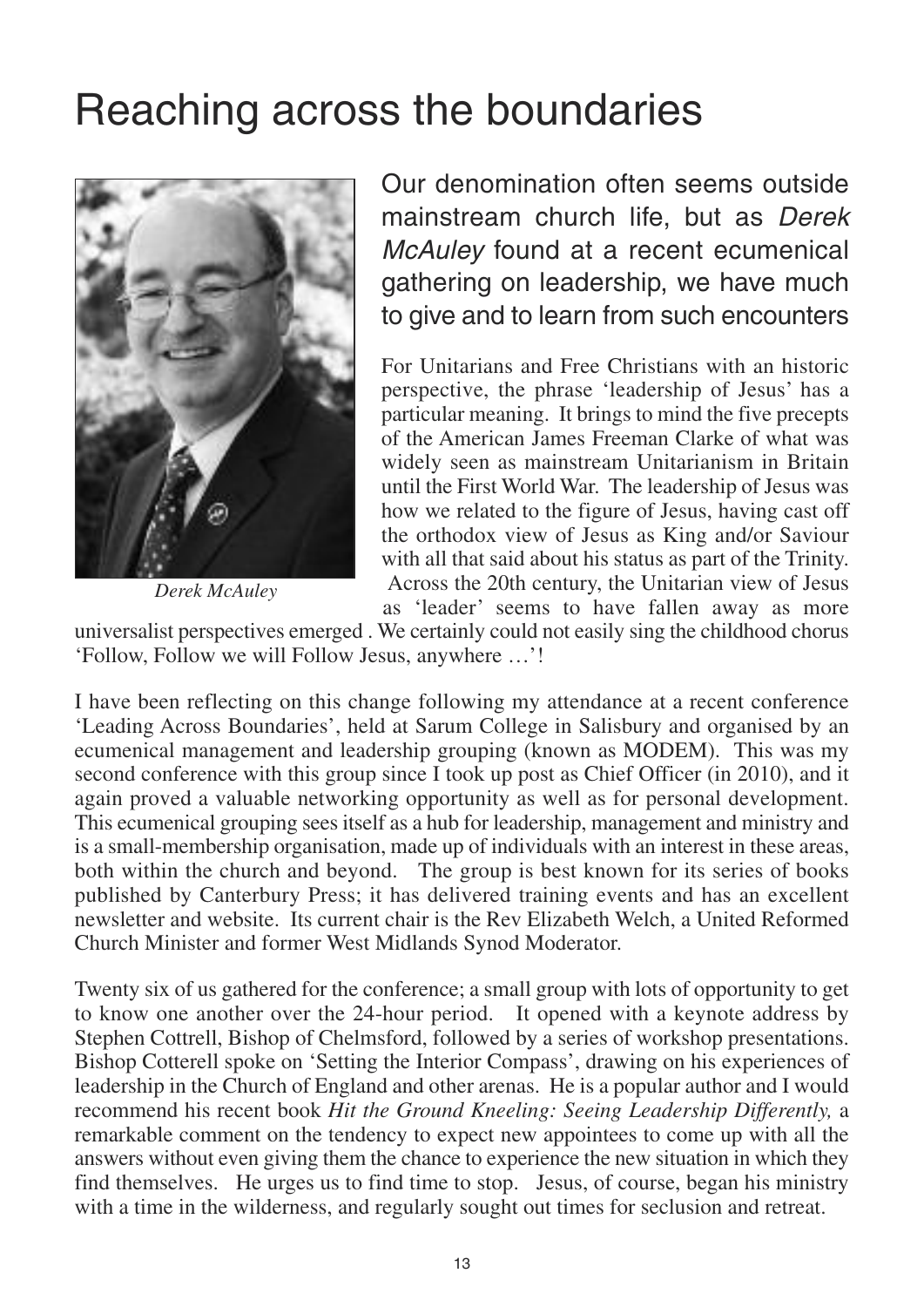The workshops were a mix of theory and research based on practice. I was particularly interested by Tim Harle who talked about crossing the threshold and for leaders to encourage people to meet across boundaries. He presented the Incarnation, the Word made flesh, as a supreme example of boundary spanning. As Jesus was living in the world, similarly the church needs to depend upon the community and culture in which we live. Andy Henley drew a parallel between the isolation of small business owners and clergy, saying that both groups could benefit from development opportunities based on experiential learning rather than theory.

The importance of identity – our basic social self – to enable us to climb out of our 'silos' was stressed by Sue Hetherington. Rob Sharp of the River Leadership School in Exeter described their leadership programme for young adults, based on a biblical model of 'exile

prophets', and intended to raise Christian leaders to influence a secular environment; to influence what he saw as a post-Christian nation.

Emerging themes for leadership were seen in a group discussion as the development of new forms of church *versus* fundamentalism and/or atheism with different models of leadership gaining currency. Younger people need to be involved but there is also a role for the elders as a coach. Engagement in the Church is not about the 'truth' but about how it 'fits with my life' and young people will ask: "Do I want to be like you?" Social justice is a key part of the search for authenticity. For some there were lots of possibilities for change -- but it is not happening.

To some extent my participation in these meetings is a personal act of boundaryjumping. It is sometimes not easy. I can find the certainty of some unsettling. The sense of victimhood of others, especially of an evangelical bent, is at times out of all proportion to the reality of the situation in Britain when compared to challenges to religious freedom in other parts of the world. It is assumed that everyone shares the basics. The non-creedal nature of Unitarianism and Free Christianity is not readily understood; indeed we should no longer imagine that many mainstream Christians even know about us and our perspectives, particularly



*WHAT KIND OF LEADER? Jesus the Good Shepherd. Stained glass window at St John the Baptist Anglican Church, New South Wales. Stained glass: Alfred Handel. Photo: Toby Hudson.* (GNU Free Documentation Licence).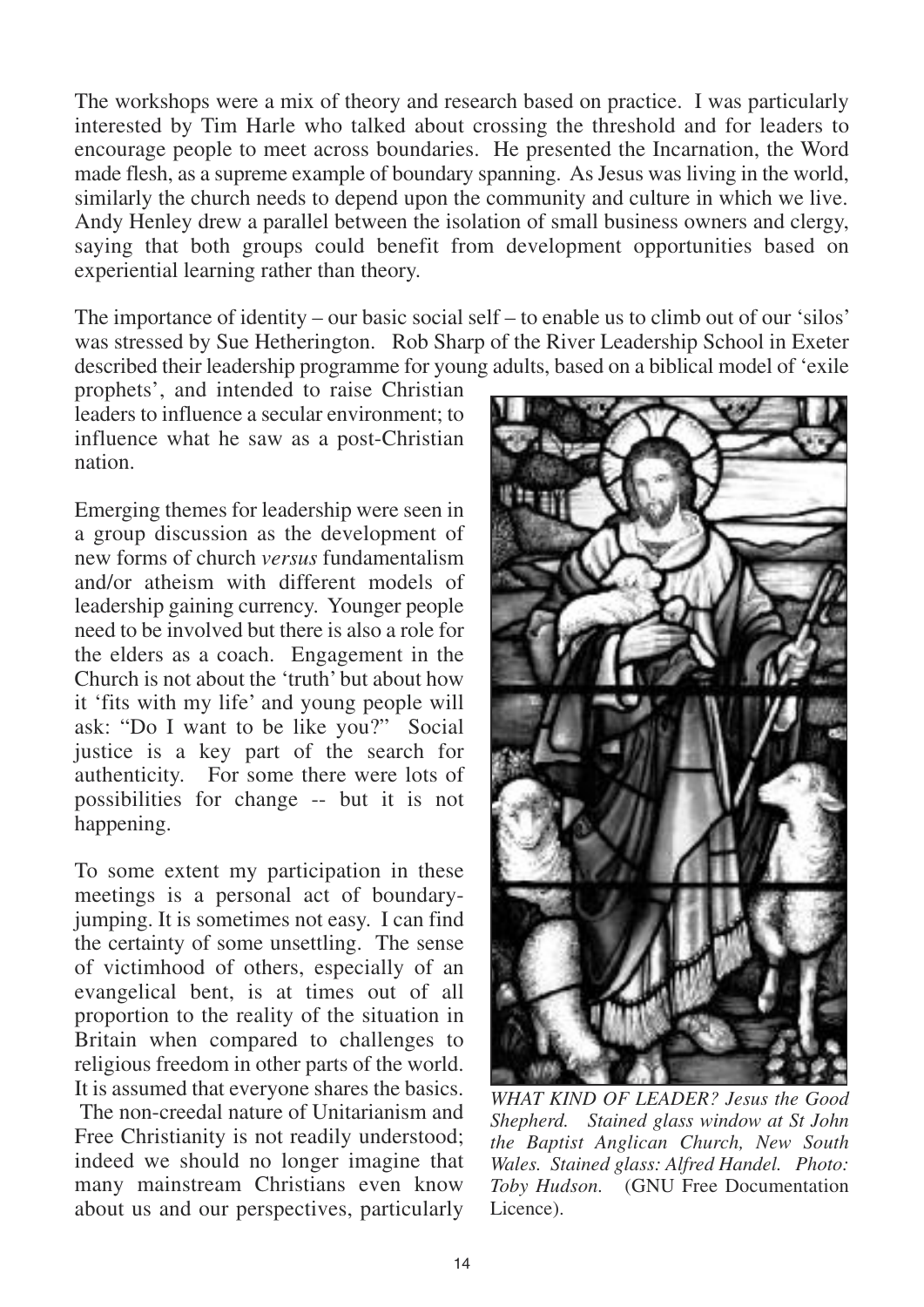lay people. We are often initially confused with the United Reform Church and increasingly on the margins.

Yet we can point to learning from our own experience and heritage which are of benefit to the wider church. As Unitarians we are used to leading across boundaries and we can model behaviour for others in how we relate to people of faith and those from non-faith groups. Indeed, the whole issue of boundaries, of margins and of the edge is something that in so many ways defines us. Many orthodox Christians see us on or even 'beyond the fringe'. Unlike our friends in the Quakers, we have been formally excluded from national, and some local, ecumenical forums; but we manage to creep in sometimes and disturb the cosiness.

Interestingly, evidence from the United States on perceptions of the Unitarian Universalists is that, to people of other faiths, they remain in the Christian 'camp'. This is perhaps not that surprising when most Sunday morning services are firmly in the Protestant format, albeit with a different content. Unitarians are of course very active in ecumenical and inter-faith activities leading across traditional boundaries. As I have found from my recent engagement with the Council of Christians and Jews, this is not without risks and one can easily be subject to criticism. Many Unitarians have been active as leaders in their local communities in a range of political and charitable activities.

Surely the life of Jesus shows us that risk-taking to reach across the boundaries is integral to leadership in the world we find ourselves, as he did in his. Role-models such as Premier League footballers are in the news, particularly when their behaviour falls short of society's expectations and they are told they are role models, something they perhaps had not realised and that came with the huge salary or adulation. Yet as former senior civil servant Peter Shaw has written: "Strong role models are very compelling. We are all influenced by the leaders whose names and pictures we carry in our minds. Measured by his impact on history, Jesus was an outstanding leader."\*

He points to several characteristics:

- Jesus as Visionary. Jesus was clear-sighted about his mission. He had a vision for the future about the Kingdom of God which inspired his disciples.
- Jesus as Servant Leader. He washed the feet of his disciples. He came 'not to be served but to serve', and proclaimed "Whoever exalts himself will be humbled".
- Jesus as Teacher. His impact was through actions and stories enabling his hearers to grow in their understanding.
- Jesus as coach. He worked with his disciples both as a group and as individuals.
- Jesus as radical. "He was unorthodox right from the start …He was constantly taking people by surprise". He broke the mould and could act with gentleness and also boldness, overturning the tables in the temple.
- Jesus as healer. He brought physical, emotional and spiritual healing.

One of the participants at the conference was the author John Adair, who has worked at senior levels of the Church of England and the United Nations. In his book *The Leadership of Jesus,* he highlighted both the visionary and the servant leader themes. He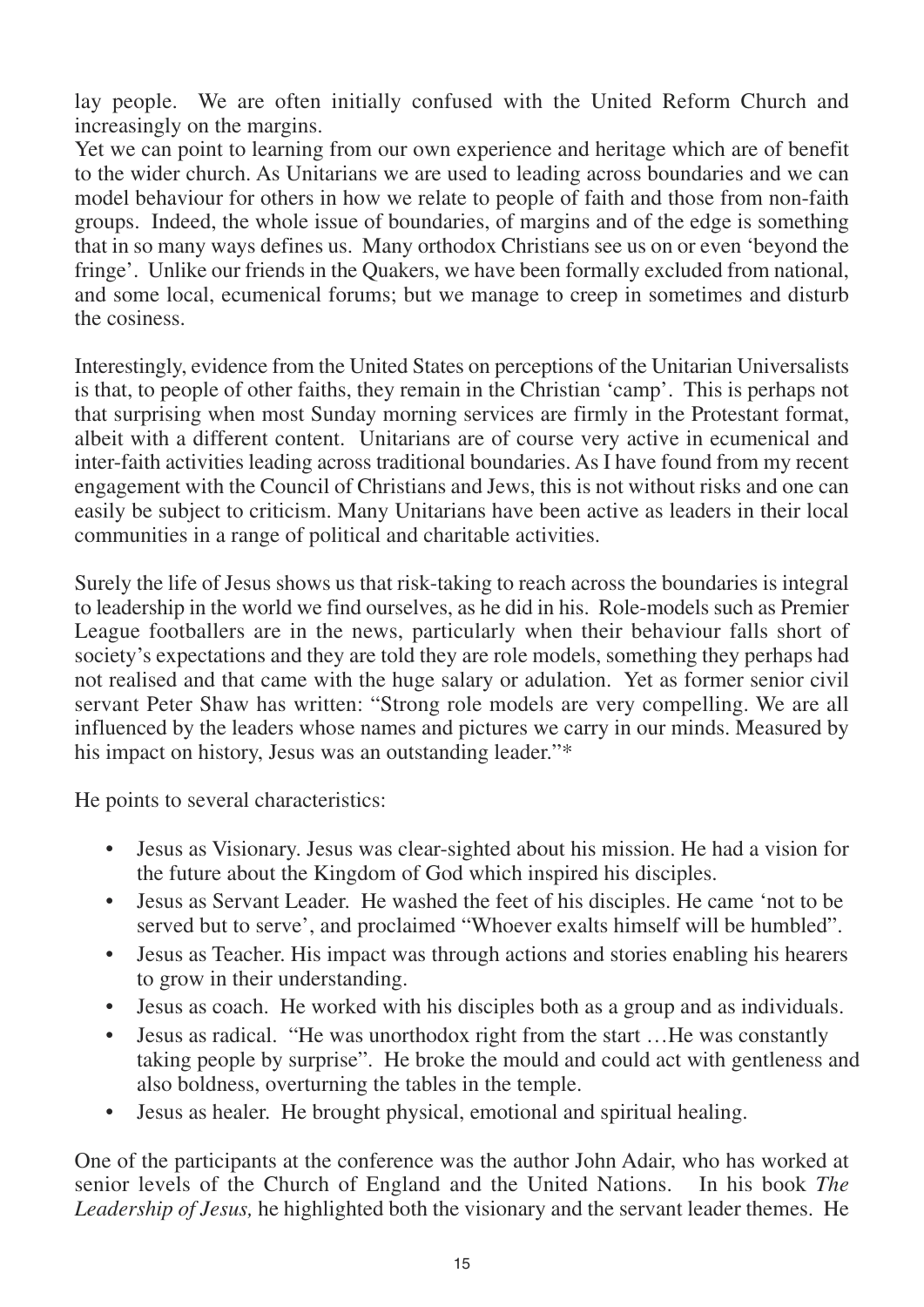has also more recently written on *The Leadership of Mohammed,* giving a perspective from the life of another great religious leader.

We are all leaders in our respective spheres, be it in a congregation or other body within the wider Unitarian and Free Christian Movement, in our communities, or with wider groups. We are all called upon to work across boundaries. Peter Shaw's six characteristics drawing upon the life of Jesus are surely worth considering as we look to develop our own leadership skills within the context of the changing patterns of society and church life, as explored at this conference.

• *'Mirroring Jesus as Leader', Grove Books Limited, 2004.*

**Derek McAuley is Chief Officer of the General Assembly of Unitarian and Free Christian Churches.**

# FORTHCOMING EVENTS

### **Wednesday 4th April:**

UCA Event at Annual Meetings, including speaker on *Nine Kinds of Angel – an introduction to the Enneagram.* 1.45 pm (room to be announced), at Keele University, Keele, Staffordshire ST5 5BG.

### **Monday 16th April: Fresh Approaches to the Bible.**

Golders Green Unitarians, 31 ½ Hoop Lane, London NW11 8BS. Promptly at 7.30 pm. Nearest tube: Golders Green.

Monthly Bible-reading class, organised by London District Liberal Christian Affinity Group. Led by Jim Corrigall. Please bring a Bible (any edition). This group will continue *on the third Monday of each month,* until at least July 2012.

**Saturday 28th July: UCA Summer Meeting.** All Souls Church (Non-Subscribing Presbyterian), Elmwood Avenue, Belfast BT9 6AZ. http://www.allsoulsbelfast.com/

**Saturday 27th October: UCA Autumn Meeting.** Brighton Unitarian Church, New Road, Brighton, East Sussex BN1 1UF. www.brightonunitarian.org.uk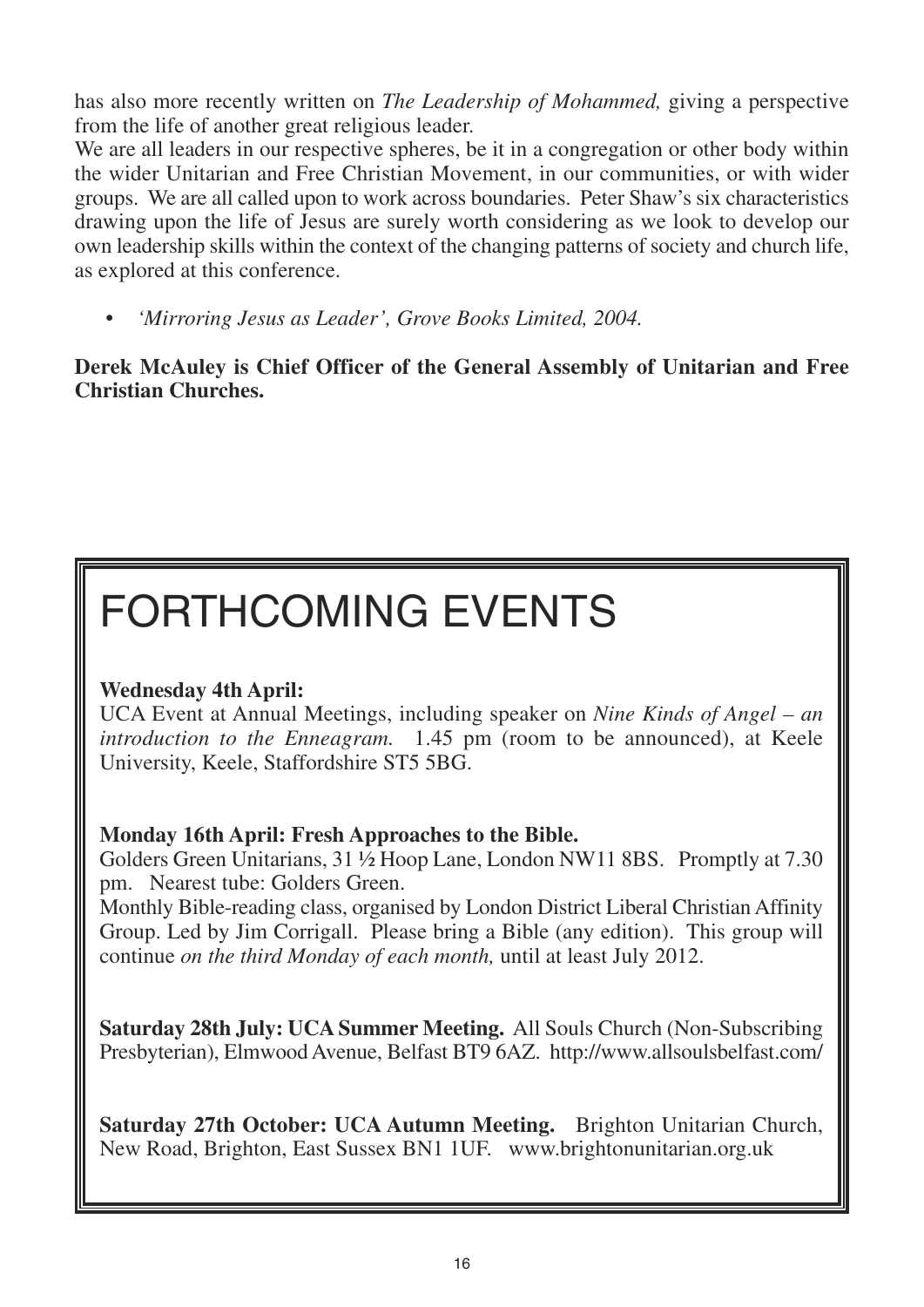## The last English mystic?

The 20th century mystic Evelyn Underhill brought good sense and humour to her quest for the Eternal. *Jim Corrigall* explores her significance in a recent sermon

Evelyn Underhill was well-known in England in the first half of last century, a mystic and writer who brought mysticism to a wide public through her books. She was born into the upper middle-class in 1875, the daughter of a barrister, she married a barrister, living in Kensington in West London. Largely self-taught, Evelyn Underhill became a renowned authority on mysticism, and also a leading theologian of her time. She is less well-known today, but her books on mysticism still sell, and remain influential. Perhaps she could be called 'the last English mystic', but I want to return to this later.

As a young adult, Evelyn Underhill was an atheist, then drawn to theism through the neo-Platonists (particularly Plotinus). She was to become deeply attracted to Catholicism, spurred by the mystical experiences she'd had from her youth. She almost joined the Roman Catholic Church, but opposition from her family -- and the decrees issued against modernism by the Pope from 1907 -- meant she did not, becoming later an Anglo-Catholic within the Church of England. She developed into a popular speaker and Retreat leader, the first woman to lead Retreats for the Anglican clergy. She is described as lively, quickwitted, with a vivid personality and full of humour.

I confess I'd not read her books until recently, but I knew that her first substantial work, published in 1911 and simply entitled 'Mysticism', had been an acknowledged influence on the poet T.S. Eliot. But it's through her link with Manchester College, Oxford, where I'm studying, that I first found her books – a great shelf of them in the special section of the library. She was invited by the College, then run by Unitarians, to give a series of prestigious lectures in religion, named after a prominent Unitarian, Professor Charles Upton, who'd recently died. Those inaugural Upton Lectures in Religion, delivered in 1921, were collected together into a book, 'The Life of the Spirit and the Life of Today'. And through this invitation, Evelyn Underhill became the first woman lecturer in the theology faculty of the University of Oxford.

Her lectures are a summary of her views on mysticism, or the 'life of the spirit'. What makes Evelyn Underhill particularly valuable, is that she was not only a practising mystic, but also a powerful theologian, philosopher and writer. And her work is enlivened by a kind of robust common sense that epitomises a certain kind of upper-middle class Englishwoman.

But first, what is mysticism? In another of her books, the delightfully-entitled 'Practical Mysticism for Normal People', she defines it thus:

*"Mysticism is the art of union with Reality. The mystic is a person who has attained that union in greater or lesser degree; or who aims at and believes in such attainment."*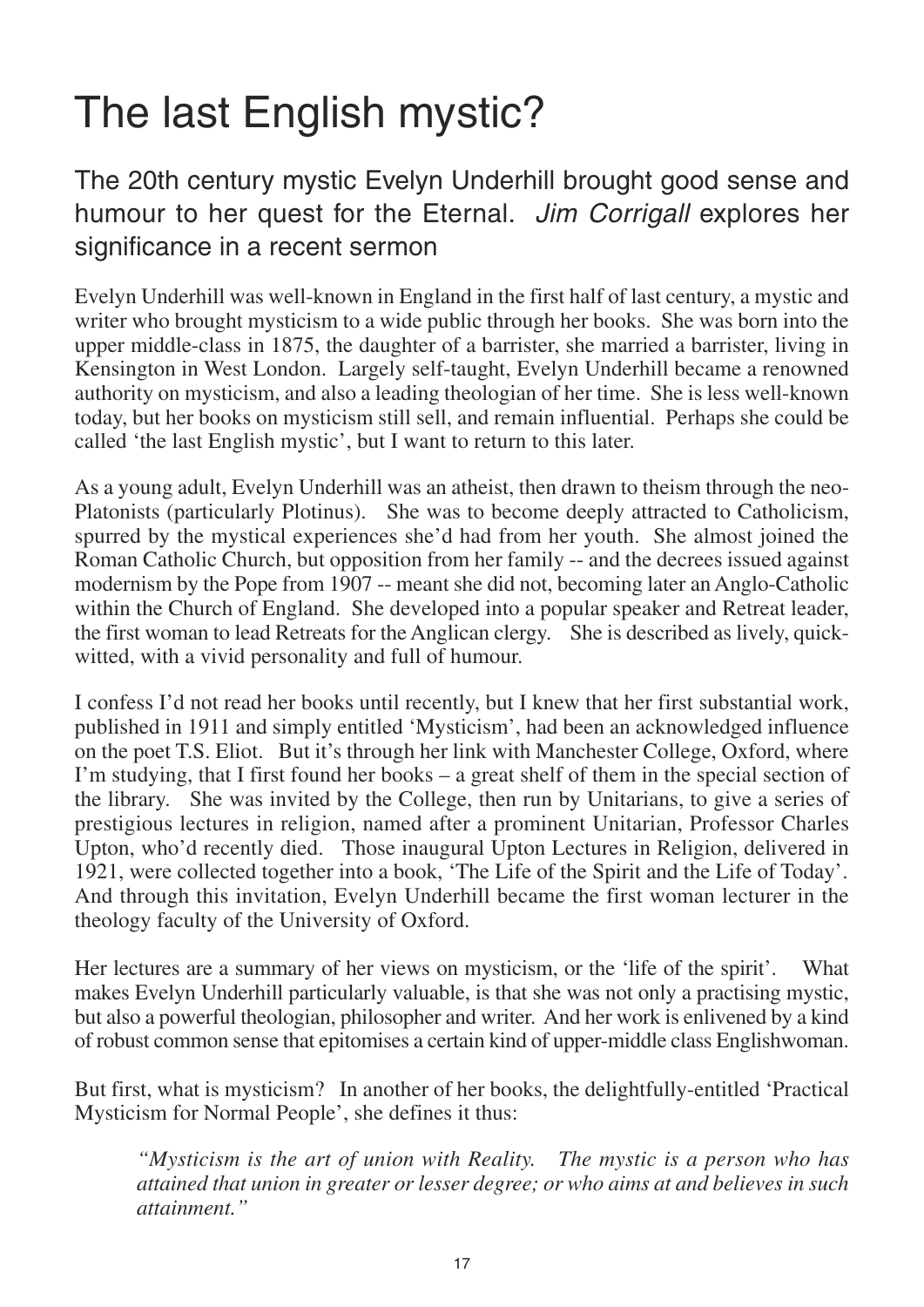Note she uses the term 'Reality' for the Transcendent. She points out that what we normal people think of as reality – what we see and experience in our everyday lives -- is a very blinkered version, a constructed one, that can shut us off from the Eternal.

But why should we want to unite with the Eternal? She maintains we can only know a thing by uniting with it, wisdom is the fruit of communion – whereas ignorance is for those who stand apart. She distinguishes sharply the striving for 'union with Reality', from 'wallowing in spiritual emotions' or 'leading a dreamy and selfish life' – from ways 'Normal People' often regard mysticism in fact. But her definition is a brief one; in her 'Life of the Spirit' lectures, she gives a fuller account.

For Underhill, the spiritual life is an instinct, a biological urge – for fullness of life, for God. She uses the terms Ultimate Power, Reality and God interchangeably, but she is clear this is one and the same Power -- the 'One Transcendent Object' towards which 'all our twisting pathways run'. So although our ways of approaching Reality may differ, our differing religious paths, the Transcendent Power we all strive towards is one and the same.

Yet we can only encounter this Reality through our human experience. She writes that the Life of the Spirit is such a genuine fact that it meets us 'at all times and in all places and at all levels' of life. And this experience of a 'more abundant life', she says, is more real and more concrete 'than any of the systems of theology which explain it'. So experience is more vivid – and more real -- than theology.

So are there common elements to mystical experience? She writes that experiences of the Transcendent Reality take three main forms.

First, a profound sense of security, of being safely held in a cosmos in which, despite all appearances to the contrary, peace is at the very heart. All the great mystics describe this experience – she highlights similarities in their interpretations, as they use the symbolisms of space, stillness and light: the contemplative soul is 'lost in the ocean of the Godhead'; 'enters his silence', or as Dante wrote: "My vision entered deeper and deeper into the ray of Supernatural Light."

The second characteristic of mystical experience is that the relationship with the Transcendent is felt as the 'intimate and reciprocal communion' of a Person with a Person. Great mystics have always felt the necessity 'of a personal contact, a prevenient and an answering love'. Evelyn Underhill writes that in this contact, mystics feel impelled to surrender … and that this surrender is felt to evoke a response. Even modern liberalism is forced to acknowledge this; she quotes from 'Upton the Unitarian', who writes:

"If this Absolute Presence, which meets us face to face in the most momentous of our life's experiences, (if it) cannot fitly be called a personal experience, it is only because this word personal is too poor and carries with it associations too human … adequately to express this profound God-consciousness."

So even Upton the Unitarian is awe-struck before Transcendent Reality!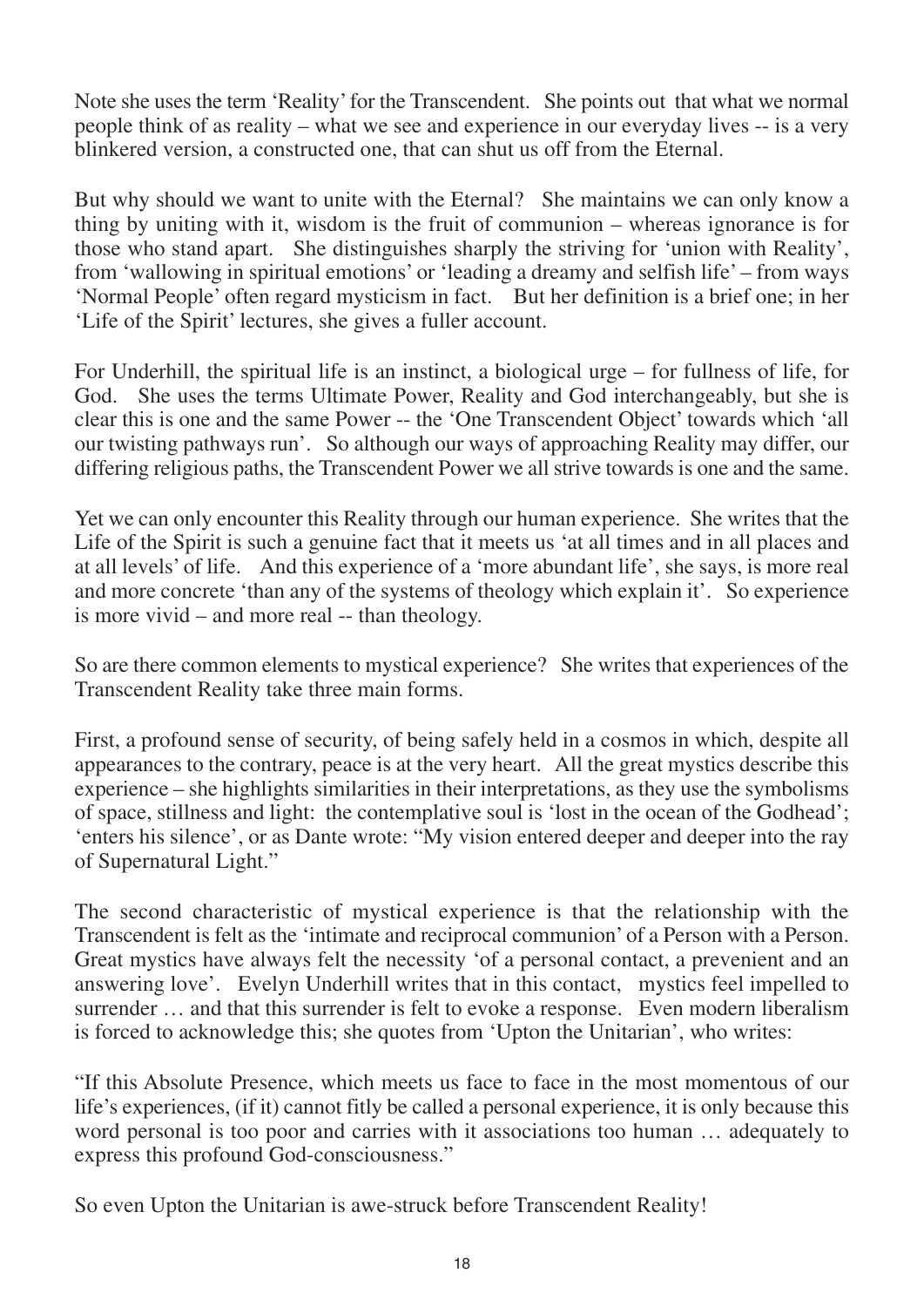Thirdly and finally, mystics experience the Spirit as an 'inflowing power' … energising the self or the group … giving it fresh joy and vigour. This sense of enhanced life, she says, is a mark of all religions of the spirit. She quotes the Indian sage, Devendrenath Tagore: 'Having found God, the current of my life flowed swifly. I gained fresh strength.' And Isaiah: '… they that wait upon the Lord shall mount up with wings of eagles.'

These three experiences then of finding God, are: firstly, the transcendent or cosmic; second, the personal; and thirdly, a dynamic, energising power. These three forms are complementary, and, in turn, sustain our intellect, feeling and will.

Underhill goes on to say these three ways of realising our contact with God are crystallised in the Christian doctrine of the Trinity. She follows this with an observation



*Evelyn Underhill as a young woman. Photo: William Edward Downey.* (Wikipedia, Public Domain in EU, Australia and US).

I think Unitarians should note: 'Like so many other dogmas, it (the doctrine of the Trinity) is an attempt to describe experience'. So the Trinity is firstly an experiential rather than an intellectual truth. And the sense mystics have of the *Divine within,* she writes: 'is dramatized for Christianity in the historic incarnation … and continued by the beautiful conception of the eternal and indwelling Christ'. So these are *experiential* truths.

As we respond to Transcendent Reality, we feel an obligation to fulfill its meaning, to carry the experience of love outwards into the world. But this requires inward transformation, growth and change. So the discovery of God always brings with it ideas of birth and regeneration – and the mystic should always veer between contemplation and action, she writes. And in the greatest mystics, these two states come together; Underhill writes of the great Sufi, Abu Said, of whom it was said: 'he did all normal things, everthinking of God'.

Few of us will attain this ideal, yet all who seek a fuller life of the spirit, need to balance action and contemplation; for to emphasise one over the other creates imbalance. Underhill points to the perfect achievement of balance in Jesus – the rich expression of his gifts in the Gospels, was 'directly dependent', she says, on the nights he spent 'on the mountain in prayer'.

She notes too the devotional nature of the mystical quest, found throughout the literature of mysticism, in Christianity and Hinduism, and in Islam in the impassioned longing of the Sufis for the Beloved. Even Plotinus writes of 'the passion of the lover resting on the bosom of his love'.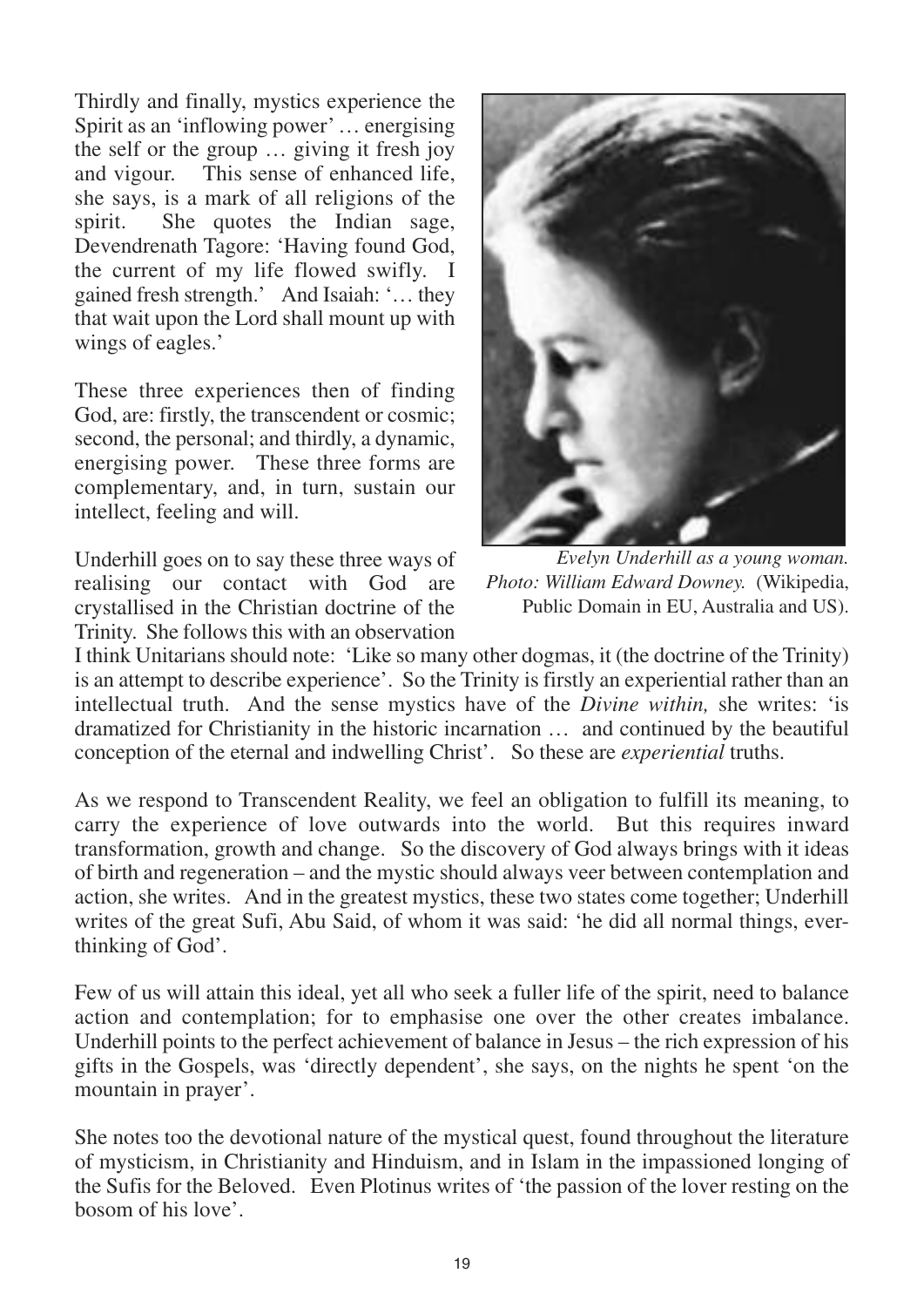These experiences are part of the full spiritual life, but she cautions that humans bring along all their human – and sub-human – feelings and emotions. And, she says, the intellect should show mercy here. Mercy towards what exactly? Well, it's often noted that mystics write in deeply sensual, even sexual terms of union with the Divine. Evelyn Underhill is asking for understanding of this – for we can *only* bring our human experience to union. That robust common sense I referred to earlier!

But our experience of union with the Divine needs to be lifted to conscious realisation. This, she says, is the business of religion -- any real religion must give us a wider view, a conception of our lives in harmony with the spiritual universe. Our religion may give us this 'in the form of a Creed, but otherwise we must build our own City of God'. Of course, we Unitarians and Free Christians reject imposed Creeds, so we must build our own City of God.

So, what can we learn from all this?

First, it's worth noting that the decision of Manchester College to invite Evelyn Underhill to give the inaugural Upton lectures, came at a time when many in our denomination were reaching out to other Christians, even looking to re-unite with them in a wider union (for example, through the Society of Free Catholics). This yearning to unite with other Christians is a spirit we've largely left behind – and perhaps that's a pity.

Second, Evelyn Underhill is spiritually rigorous – can we Unitarians say the same? In her overview of European mysticism, she exercises critical judgement, distinguishing between balanced and unbalanced forms of mysticism, and identifying tendencies she sees as decadent. Not all religious paths are of equal worth  $-$  nor even healthy  $-$  she makes distinctions. And she is rigorous in stressing that the mystical path is hard work. The mystic must pass through a series of stages, through patience and discipline. This idea that the way to Truth is difficult, is shared with other great spiritual paths, including Buddhism and Sufism.

The education of the mystic has two main phases, Underhill writes: the purification of the senses, and the purification of the will. To purify the senses, is to release them from 'the tyranny of egocentric judgements … (so as) to make them organs of direct perception'. Only after purgation, can we move towards union with the Transcendent.

Evelyn Underhill died in 1941 after a full and active life. She was in demand as a spiritual director and speaker almost to the end. In many ways, she was very much a 'normal person' herself. Her marriage was a happy one, and although her husband was not himself interested in mysticism, he supported her work. Their main recreation together was sailing. A follower of Christian socialism, she initially supported the First World War, but changed her views and was a pacifist for the rest of her life.

Religious hierarchies are often uncomfortable with mystics. Some of Evelyn Underhill's religious views were initially unorthodox; she became more orthodox as time went on, but retained her lively and independent spirit.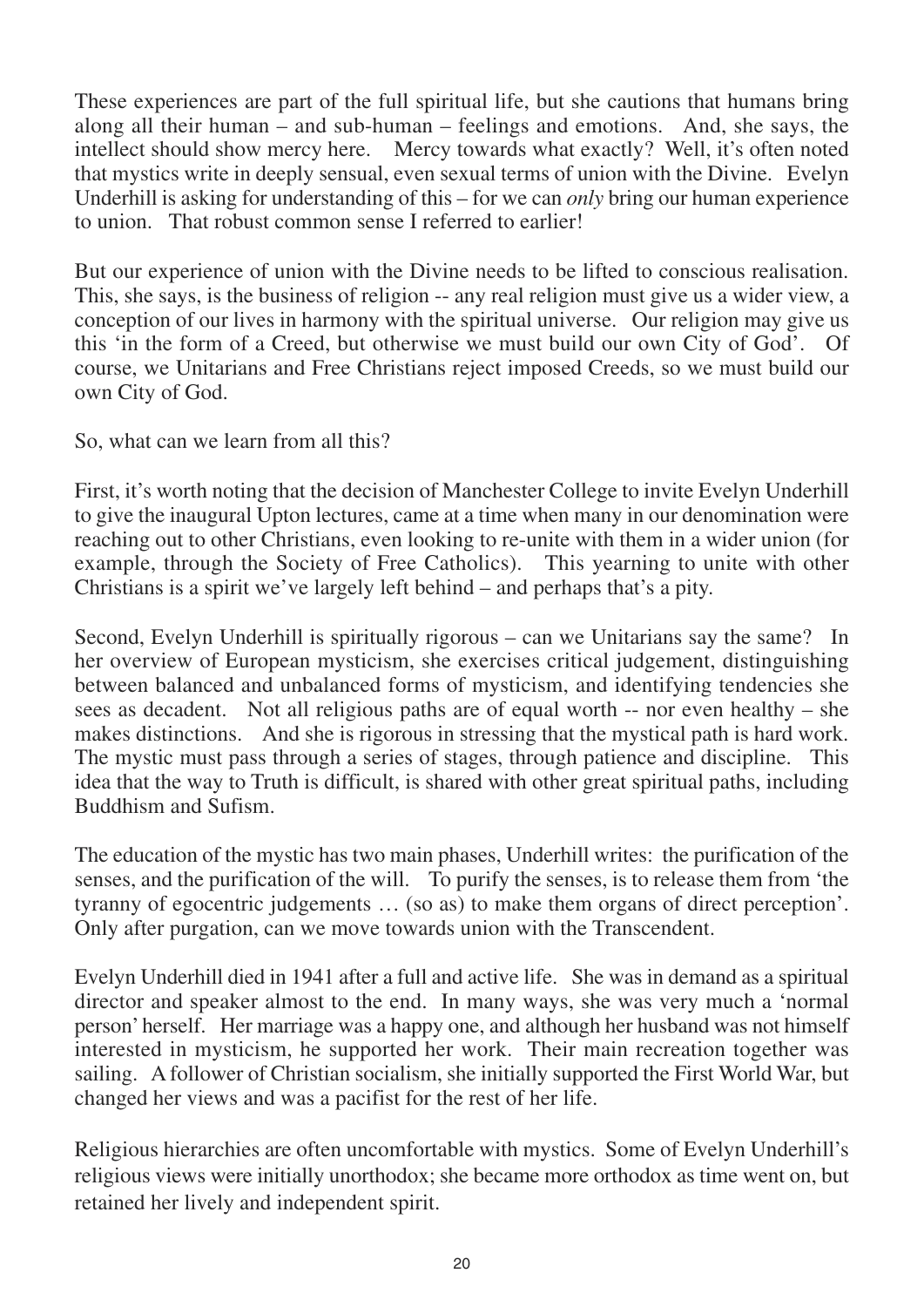When I asked in my title whether Evelyn Underhill was the *last* English mystic, I confess it was a bit mischievous. Because although she may be the last *famous* English mystic, the Christian contemplative tradition she espouses is still alive in Britain. Where? Well firstly, in Anglican and Catholic monastic orders. Many of these houses of prayer are open to seekers and would-be contemplatives. In our own Unitarian denomination, we have national retreats, including for meditation. And some of our congregations organise their own spiritual awaydays.

Of course not all of us want to develop in this way. Whatever our aims though, we should realise that spiritual growth is a quest, that requires we learn from the wisdom of others. But *all* of us can deepen our spiritual lives in simple ways; for example, by setting aside a short time each day for prayer or meditation or reflection. And we could start this straight away.

So may the example of Evelyn Underhill inspire us all to seek fuller and richer lives, true 'lives of the spirit'.

### **ARE YOU INTERESTED IN THE LIBERAL CHRISTIAN TRADITION?**

**Do you want to see it continue and flourish within our Unitarian and Free Christian denomination?**

**Then why not join the Unitarian Christian Association?**

*We welcome new members!*

(Details of how to join are to be found inside the back cover of this edition.)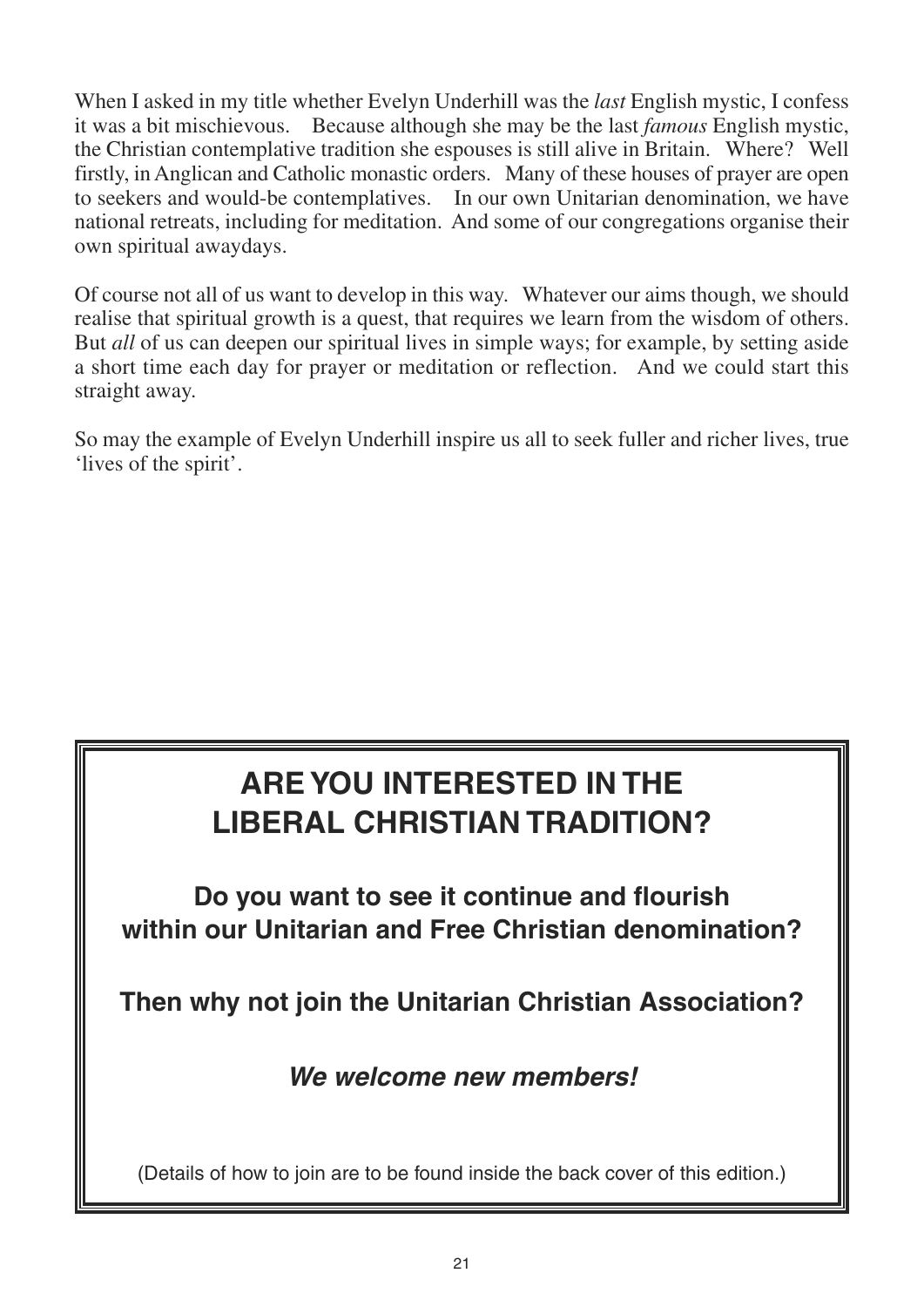## Our community of faith

The belief of Paul that the church is 'the body of Christ' still holds true, argues *Cliff Reed* in a membership service sermon to Ipswich **Unitarians** 

A favourite reading of mine for a Membership Service such as this is Paul's account, in 1 Corinthians 12, of the variety of gifts and the variety of roles that are to be found in a congregation, a community of faith. Paul believed that the church, meaning the community of men and women who gather regularly for worship, *is* the body of Christ – the physical resurrection embodying the Spirit that Jesus had bequeathed to them. And he taught that membership of the church – the body – is not conditional on any of the restrictions that are usually applied to membership – such as your gender, your nationality or ethnic group, your social status, your wealth or lack of it, your religious background or the language you speak.

In the church, as Paul preached it, all of its members enjoy spiritual equality, both women and men\*, whatever their social status outside it, and all are equally honoured and valued. We may not agree with Paul on everything, but surely his concept of the church community as a single body, united by a spiritual bond that transcends all divisions, remains true for us. And it is not a narrow, restrictive bond. It is flexible. It allows for diversity of thought, diversity of the particulars of belief, and all the rich diversity that human nature presents us with. But there are things that it does not allow for.

The uniting bond of faith and spirit does not allow for the things that are hurtful, unloving, and unkind; the things that are malicious, mean, and cruel; the things that are arrogant, hard-hearted, and inhumane; the things that are narrow-minded, bigoted, and selfrighteous. None of these things belongs in a community such as this, and when they do occur, it is cause for shame and repentance.

None of this means that a community such as ours, for all that we share, is – or could be, or should be – uniform. We value our diversity, and that includes our diversity of opinion and experience in matters of faith. But not only in matters of faith, and this takes me back to Paul. He writes about what he calls, 'varieties of gifts', 'varieties of service', and 'varieties of activity' – in all of which the same Spirit, the same God, is active. These gifts, as Paul saw them, include, 'the gift of wise speech'; the gift of 'putting the deepest knowledge into words'; the gifts of faith, healing, prophecy, and so on. But these gifts are not all to be found in any one person. They are distributed throughout the community, with one person proficient in one gift, the next person in another, and so on. All the gifts are valued and to be the recipient of one doesn't make you superior to the recipient of another. As Paul writes, "All these gifts are the activity of one and the same Spirit, distributing them to each individual at will." *(1 Corinthians 12: 11)*

Paul likens the gifts and those who receive them, to the many organs in the human body. None could function independently of the whole. The whole could not function properly,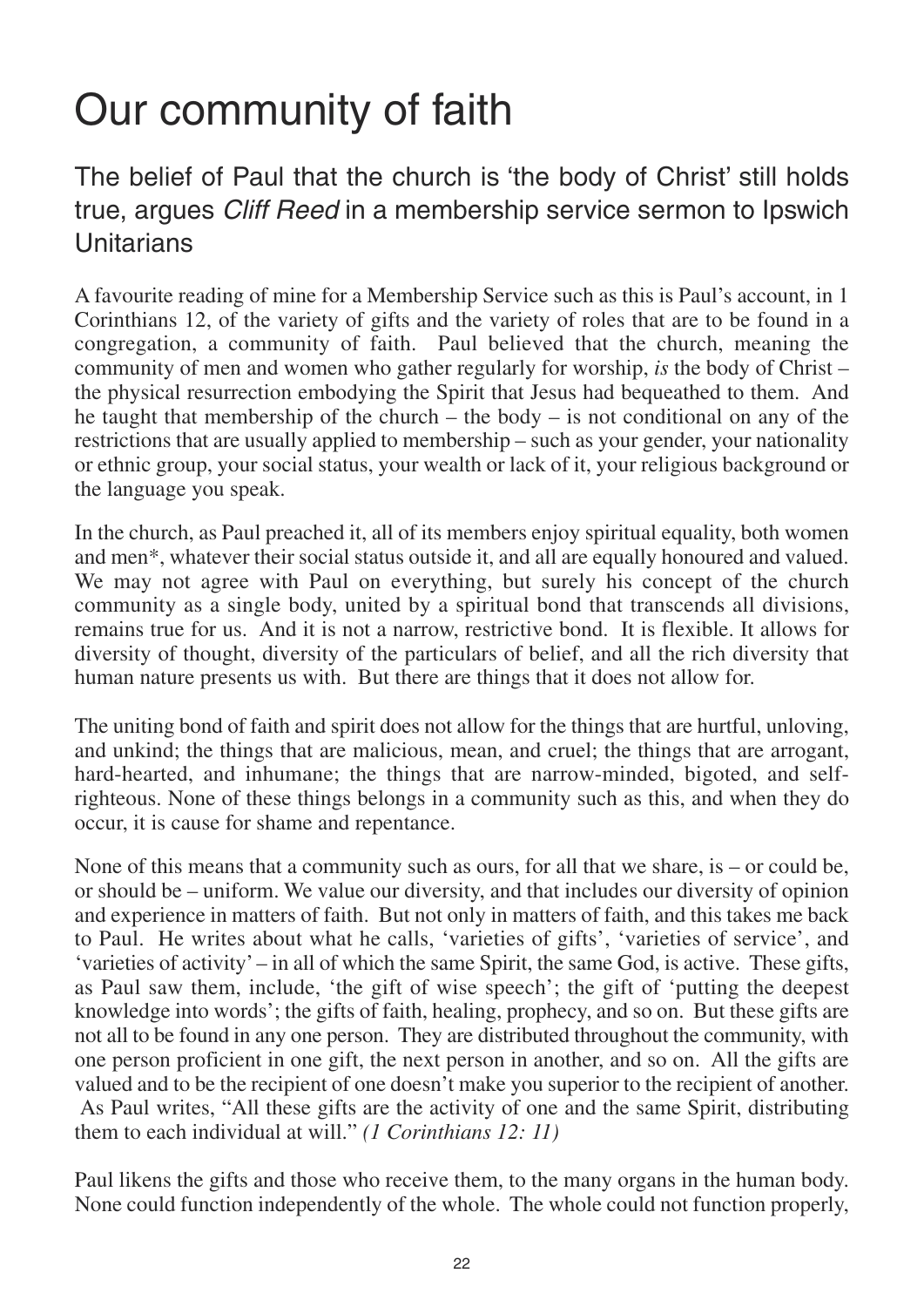if at all, without every one of its organs. As Paul writes: "But God has combined the various parts of the body, giving special honour to the humbler parts, so that there might be no division in the body, but that all its parts might feel the same concern for one another." *(1 Corinthians 12: 24-25)*

This is a warning for anyone who might be tempted to feel that they are rather higher up the food-chain because of the gifts and talents with which they have been blessed!

Paul goes on to talk about particular roles that members of the community might be called to fulfil. He lists them in a certain order but this should not be taken to mean



*St Paul writing his Epistles. Painting by Valentin de Boulogne (1591-1632), held in the Blaffer Foundation Collection, Houston, Texas.* (Wikipedia Public Domain, including in the US).

that the individual whom, as Paul puts it, 'God has appointed' to be an apostle is therefore superior the individual who 'God has appointed' to be a prophet, or a teacher, or any of the other roles which he mentions. Some gifts, some roles may be (or seem to be) more crucial for the functioning of the community than others, but this doesn't confer superiority on the person appointed to fulfil them – only a greater responsibility! In any case, we can't all do the same jobs! As Paul puts it, with a rhetorical flourish: "Are all apostles? All prophets? All teachers?... Do all have gifts of healing?..." *(1 Corinthians 12: 30)*

So, there are varieties of gifts within the church community and there are varieties of jobs to do. We are not all suited to do all the jobs! But we are all suited to do something, just as each organ of the body has its function, however modest, even insignificant, it may seem. And the life and work of the religious community depends on everyone using their particular gifts and talents to make a contribution, even if that is no more than being part of the worshipping congregation on a Sunday morning. Simply to be here; to add your voice to the singing, your devotion to the prayers, your person to the fellowship, is to contribute more than might be imagined.

But, of course, our community – like all others – has more roles to fulfil for those with the gifts, the time, and the good health to do so. We may not have *designated* jobs for 'apostles' and 'prophets' to do, but we do need people to be our trustees – to take responsibility for the efficient administration of our affairs. And from among them we need people to take responsibility for our finances, our property (including this wonderful Meeting House), our membership matters, our interaction with the wider movement and the wider community, and so on. And this not just about those elected to be trustees, who are, after all, simply members of the Meeting.

Being a member of this community should not be onerous. It should be rewarding, joyful, uplifting, and supportive of one's personal and spiritual life. But if that is to be true for everyone then, in whatever way is most appropriate for their situation and capability, everyone must play their part.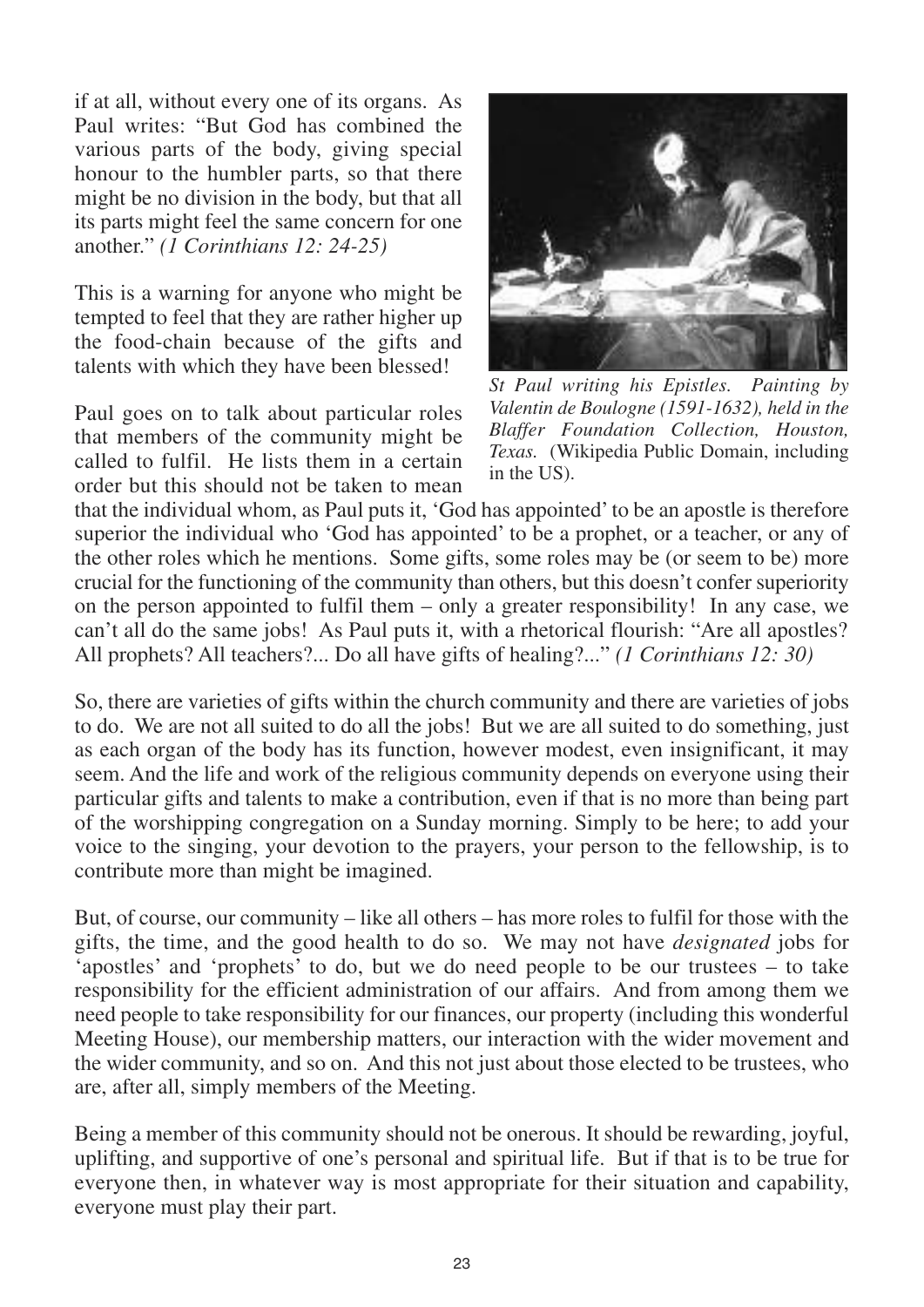In all voluntary organisations, and religious ones are no exception, the burdens can (and usually do) sometimes fall too heavily on the willing few. But a community where we all do something – however modest it may seem – appropriate to our ability and situation, is a much livelier, healthier, and more stimulating place than one where this is not the case. This Meeting is a community where willing people play their parts in keeping it vital and welcoming, but that doesn't mean that more could not be done by more of us.

Simple things like doing a reading, lighting the chalice, arranging the flowers, and making coffee after service, all enhance our Sunday morning worship and fellowship. And contributing to worship – indeed, arranging and conducting worship – are likely to become all the more necessary in the not-too-distant future. But this is not something to be dreaded! To *join with others* in taking responsibility for an act of worship – the core activity of this Meeting – can and should be a rewarding and enjoyable activity, one in which those hidden 'gifts of the Spirit' are discovered and deployed. And it is in sharing all manner of tasks that the community's spirit is made manifest, transforming what might appear to be a chore into something enriching, something to be enjoyed.

There are actually so many ways to contribute the life of this Meeting, far from all of them directly related to our Sunday worship, that they cannot be listed here. So many ways to join in making this community more loving and caring, more outward-looking and spiritually dynamic, more able to project its message and values into the wider world, than it already is.

To be a member here is to be a part of all this, whatever the contribution that one makes, whatever the skills, interests, and ideas that one adds to the mix. And that includes just being here!

We are one body sharing one Spirit, one shared commitment to the values we have reaffirmed here today. May each of us, as members of the one body, 'feel the same concern for one another', that Paul spoke of. And, as he puts it: "If one part suffers, we all suffer together; if one flourishes, all rejoice together." *(1 Corinthians 12: 36).* May it be so!

### **The Rev Clifford M. Reed is minister at Ipswich Unitarian Meeting House in Suffolk.**

• *This sermon was given at a Membership Service for Ipswich Unitarians on 29th January 2012.*

*\* It is often alleged that Paul was hostile towards women and their participation, on an equal basis with men, in worship and in church life. In fact this was not so. Notorious texts, like 1 Corinthians 14: 34-35, are almost certainly not the work of Paul and were added later by other hands at a time when the radical equality of the first Christian communities was giving way to the less enlightened norms of Greek and Roman society. We have been living with the consequences ever since!*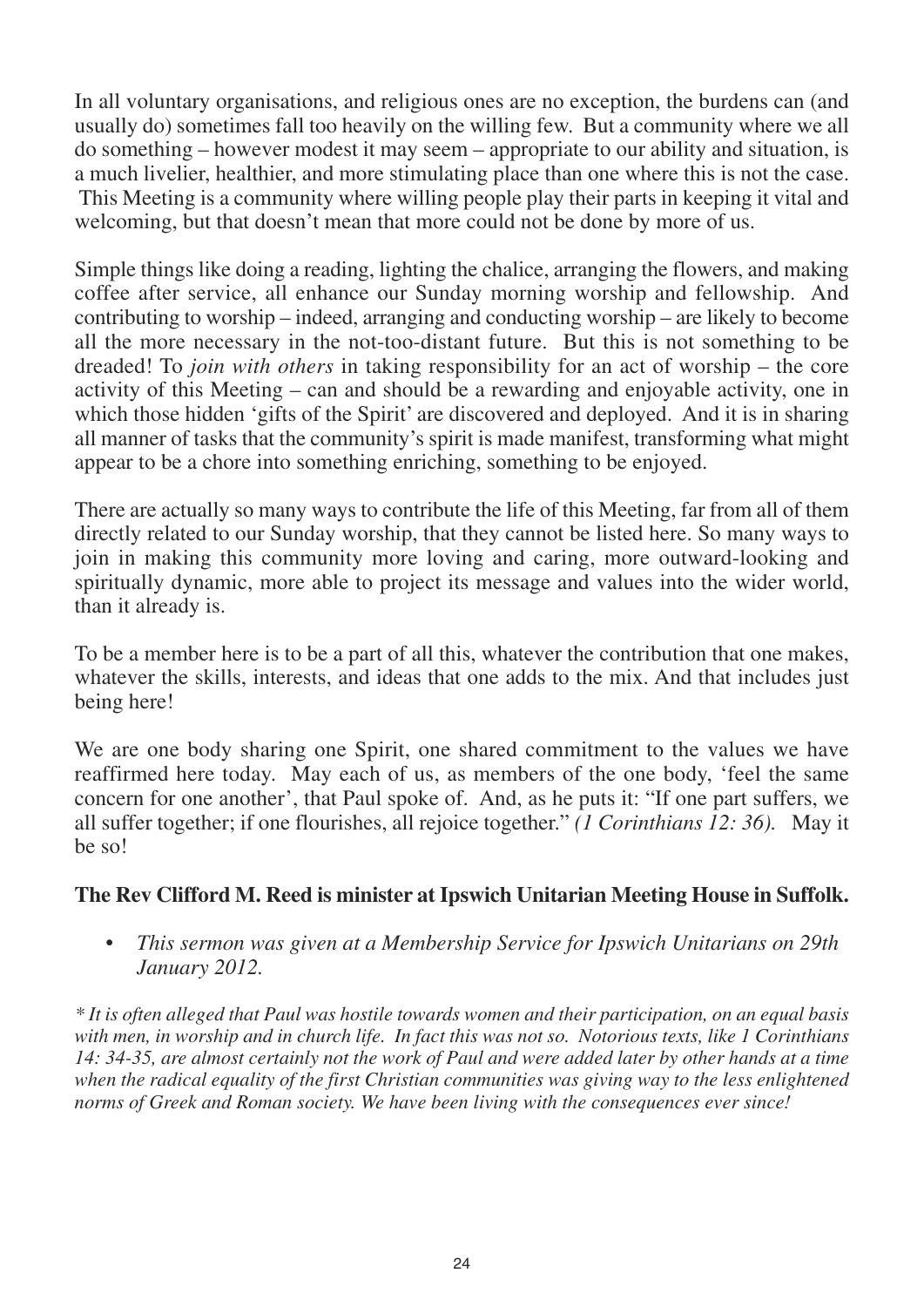### Is there truth in the Trinity?

Last year on Trinity Sunday, the Unitarian Universalist Christian Fellowship re-published an article by veteran US minister *Carl Scovell.* His defence of trinitarian understandings retains a freshness, despite first appearing almost 40 years ago.

> *If God is Three And three's a crowd, Then only One Can be allowed. If God is One and one's alone, Then how can God Come to his own? If One is Three Where's unity? If three is One, Then where's the fun? But if God's free, He might be three, Or one, or four, Or less, or more. We keep on counting; He keeps the score.*

I suppose the question will arise: 'Why discuss the Trinity anyway?' Who cares? Who is going to lose sleep over it? Does it make the slightest difference to the couples wandering in the park, to the politicians, or to the ballplayers on the athletic field? Does it really interest anyone who attends church nowadays – Unitarian or otherwise?

I asked myself this question a dozen times as I poured over Scripture and the church fathers. And the deeper I got into this doctrine, the more I read and scribbled, the more I encountered ideas and interpretations which ran headlong into each other, the more urgently did this question press itself upon me, until I realised that I was not looking for an answer, for a new doctrine or an old doctrine, but for a question. I was looking for the question which prompted 400 years of profound, serious and sustained theological inquiry and debate, four centuries of history which have been summarily dismissed by many Christians and virtually all Unitarians as logic-chopping and vain speculation.

Yet we seek for the questions which will illuminate our faith. The issues which faced the church fathers during the first three centuries AD are here today, but they are badly put and badly argued. This is not surprising, for theology is hard and desperately unrewarding work. It is easier to spend one's time in committee meetings. But what the church – laity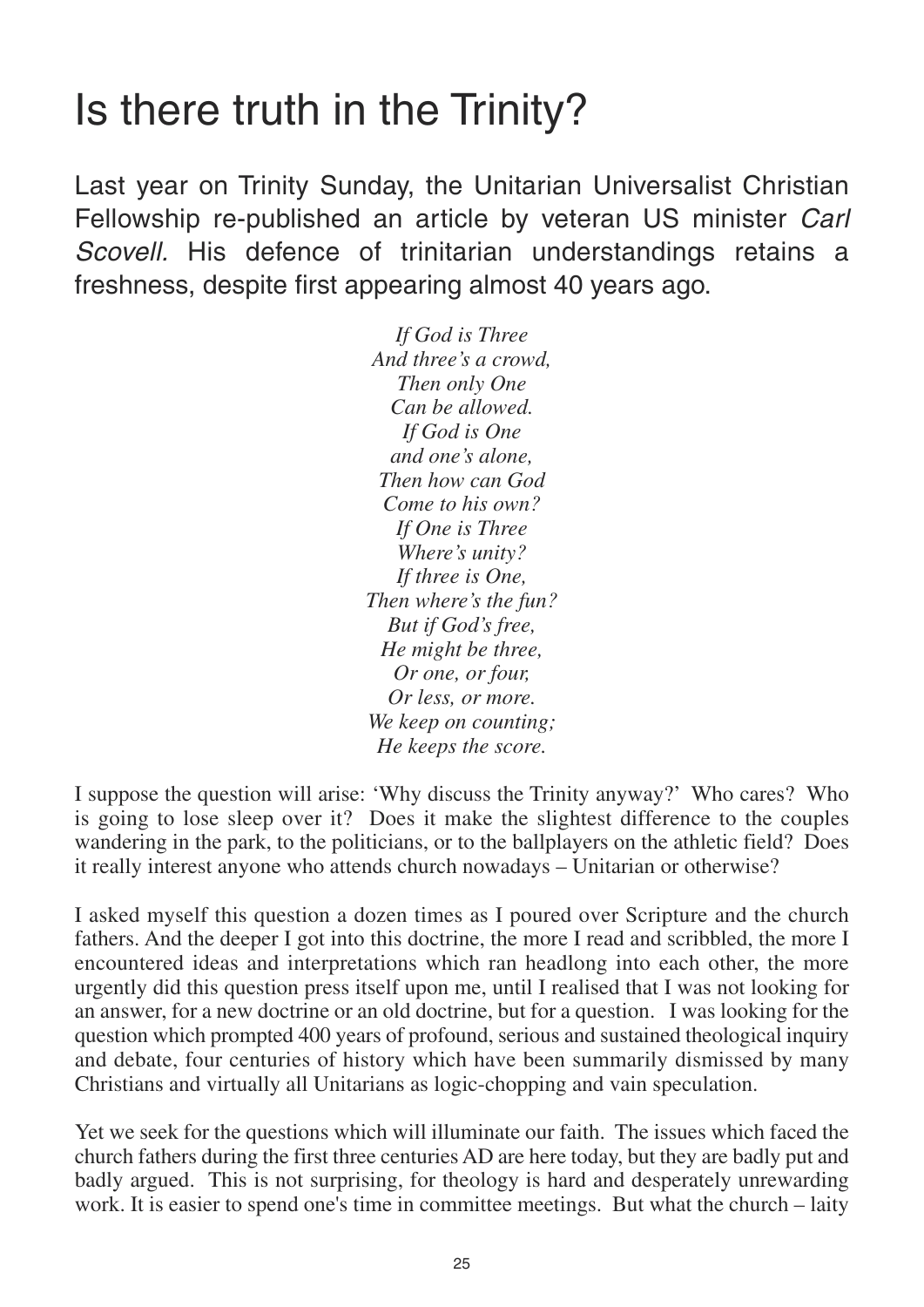and clergy alike – needs today is clarity. We need to understand the promise that has been given to us. We need to know what is asked of us and what we have a right to ask. It is, therefore, not only proper but essential that we look at the church doctrines which we have so smoothly and arrogantly passed over before – and one of these is the doctrine of the Trinity. And if we need to go beyond the Council of Nicaea in 325 AD, we need also to go beyond William Ellery Channing's 1819 Baltimore sermon on Unitarian Christianity.

#### *The case for trinitarianism*

In that sermon, Channing articulated the principal arguments against the Trinity which Unitarians have raised throughout Christian history. He said quite simply that the doctrine of the Trinity could not be found in the Bible. It was the same argument used by Michael Servetus 300 years before and by Arius 1200 years before that. Channing wanted to go back to the simple religion of Jesus as he saw it in the Gospels, and to bypass all the seemingly useless theological wrangling that followed.

And there's much to be said for Channing's side. The New Testament doesn't ever use the word 'trinity'. Tertullian coined it in the third century. Jesus refers to God as his father, says he must obey his father, return to his father, and so forth. He clearly subordinates himself to God. But what most Unitarians miss in the New Testament is the way in which Jesus identifies his work with God's work and his will with God's



*Angels at Mamre (Holy Trinity) by Andrei Rublev (1360-1430). The icon aims to illustrate the mystery of the Trinity.* (Wikipedia, Public Domain, including the US).

will (*John* 14:1-11). "I am the way, the truth, and the life; no one comes to the Father but by me." "He who has seen me has seen the Father." "Know you not," he says to Phillip, who has asked him for a big display of miracles, "know you not that I am in the Father and the Father in me?" This echoes the faith of the early church. "God was in Christ," says Paul, "reconciling the world to Himself." (*2 Cor* 5:19). And again: "For if there is one God, the Father, from whom are all things and for whom we exist, and one Lord, Jesus Christ, through whom are all things and through whom we exist" (*1 Cor* 8:6). The New Testament may not teach the Trinity, but it surely seems to pave the way for the idea of the Trinity. The texts just cited are simply ignored by most Unitarians when they talk about going back to that 'simple religion of Jesus'.

It is necessary to realise that Jesus' ministry *per se* did not make a tremendous impact on the world while he was alive. His impact came after he died, in the events which we call the Resurrection. He came alive in the remembering, in the reliving of his life, by those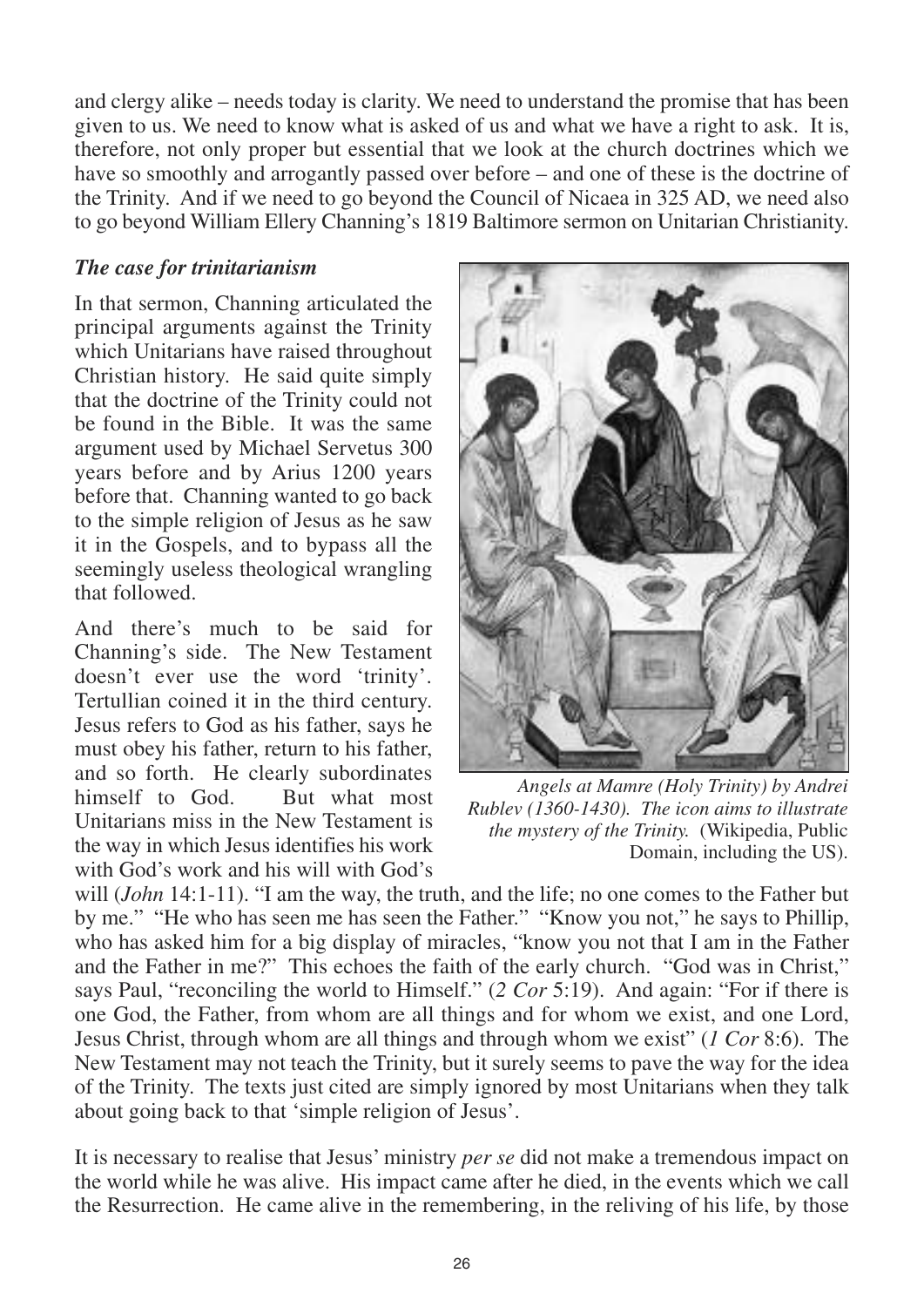who felt his impact in a way that they did not seem to when he was alive and with them. In a sense, he was more alive after he died, alive to those who were so struck by him that now they did not quite know what to do with their traditional Father-God. Jesus now seemed more real to them. They knew Jesus had taught them of the Father-God, but he seemed so much more vital than the God of tradition – until it occurred to them that the reason he seemed so real was that it was this God who was with him and in him and through him, and through him, was now with them. Emmanuel – God-with-us – came true in Jesus Christ. This, I submit, was the early Christian's experience of God.

The question which the early church was trying to answer was: How is God with us? And the church answered it by saying, "He is with us through Christ, God's spirit now moving and speaking in our church, among us, present in our hymns and prayers and preaching and in the breaking of bread." No, this in itself does not create a doctrine of the Trinity, but it is clear that the Christian experience was moving in that direction.

### *The Council of Nicaea*

I will not attempt to describe here the two centuries of debate that preceded the Council of Nicaea. What the Council decided in 325 AD was that the Son of God was not an angel, nor a creature like other creatures, but was derived from the very essence of God Himself. Christ was "God of God, Light of Light, Very God of Very God; being of one substance (homo-ousios) with the Father."

Now of course the Council of Nicaea was a highly politicised event. It was called by the Emperor, Constantine, in order to bring about theological unity in his empire. He paid the expenses of the 318 bishops who attended, and it is likely that he neither understood nor really cared much about the arguments that filled the air. What he wanted was a unified statement of belief, and he got it. Only two of the bishops who attended the Council – one of them Arius, a proto-Unitarian – refused to sign it.

I am convinced that certain benefits resulted from this decision. The trinitarian style of thinking preserved both the majesty of God and his proximity to his children, asserting both his mystery and his love, without compromising either. The trinitarian style of thinking kept a certain motion or dynamic in the centre of God. There is a church in Constantinople (Istanbul) which has a mosaic depicting God the Father, God the Son, and God the Holy Spirit dancing with each other hand in hand. Motion is essential to an understanding of God, unless you prefer to see God as a big clockmaker who winds up the clock and then goes to sleep.

But the political atmosphere of Nicaea and the harshly dogmatic debates turned Christianity into a religion of propositions which one either assents to or denies. I can appreciate the (small t) trinitarian style of thinking, but hardening this into the formula of (capital T) Trinity has hurt the Christian faith.

### *Servetus and afterwards*

It was up to Michael Servetus 1206 years after Nicaea, to raise this question again when he published *On the Errors of the Trinity* in 1531. In this work, written in the midst of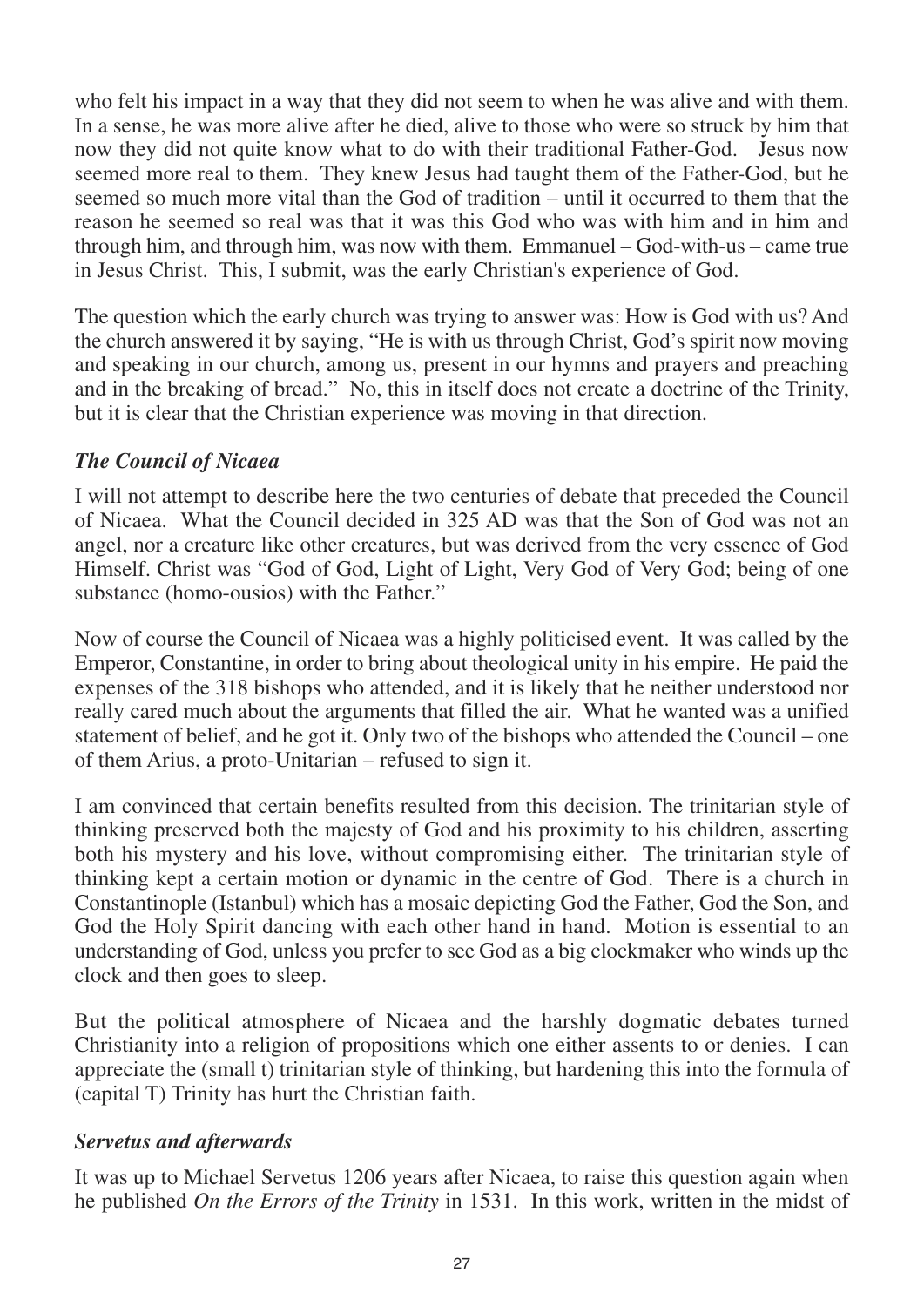Protestant and Catholic inquisitions, Servetus affirmed that the Bible teaches the Father is supreme, the Son is co-eternal with the Father but subordinate to him, and that the Son can save mankind without being equal to the Father. For these heresies Servetus was executed in 1553, but his ideas travelled across Europe and eventually reached England, where in 1714 a young minister named Samuel Clarke, Rector of St. James Church in Piccadilly, wrote a book that might have come from the pen of Servetus himself. It was called *On the Scriptural Doctrine of the Trinity,* and, with 1,250 Scriptural citations, attempted to prove exactly what Servetus had said.

Just before his death, Samuel Clarke amended *The Book of Common Prayer,* removing the prayers to Christ and the Athanasian Creed, and substituting Scriptural doxologies for the Gloria Patri. It was this revision of the Service of Morning Prayer which 55 years later became the basis for James Freeman's revision of the prayerbook at King's Chapel in Boston. The prayerbook now used in King's Chapel, therefore, contains the classical Unitarian Christian theological position. The prayerbook protects this position and makes possible its enunciation every Sunday.

#### *From Unitarian Christianity to Humanism*

At one time Unitarian Christianity was the theological position of every American Unitarian church. Now it is the position of relatively few Unitarians, and those few are dwindling. There is a reason for this. Unitarian Christianity has sought simplicity. Simplicity is fine, but simplicity has its dangers. It tends to become a religion of that which is intellectually the easiest to grasp, and of what feels to be true at the moment. Furthermore, one God without dynamics and without a mediator becomes either the unmoved Never, utterly transcendent and remote from man, or else becomes solely the Father God, so anthropomorphic that he ceases to be believable as God. For example, the God whom Channing described in his Baltimore Sermon sounds for all the world like a benevolent New England merchant. Very anthropomorphic.

In this Unitarian Christianity, God becomes either too remote or too close, but in either case the same result ensues. Man takes God's place. Unchecked Unitarianism then leads to Humanism. As the poet Robert Frost aptly put it in a passage in his *Masque of Mercy* (describing a bookstore owner named Keeper):

*Keeper's the kind of Unitarian Who having by elimination got From many gods to Three, and Three to One, Thinks why not taper off to none at all, Except as father putative to sort of Legitimize the brotherhood of man, So we can hang together in a strike.*

Intellectual positions do have consequences: what has happened to American Unitarianism is no accident. And what is amazing is how much mysticism and God-talk and orthodox hymnology still remain in Unitarian churches – a witness to the spiritual hunger of the human heart.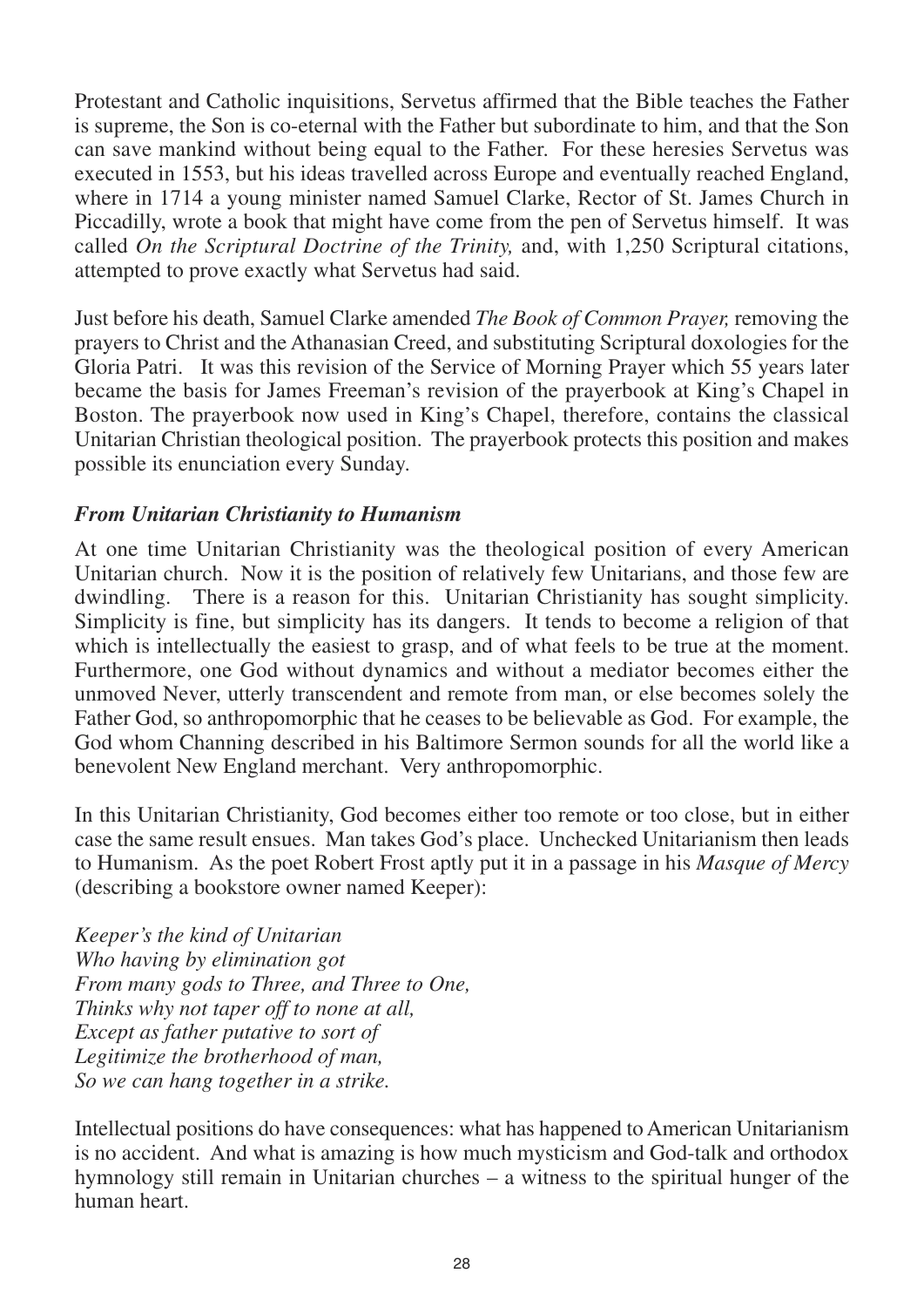### *The church in a godless world*

If then, we are to go beyond Nicaea, we must also go beyond Channing. We cannot go back to what is called 'the simple religion of Jesus'. It is just not available to us, and, after all, Christian faith is the response to Jesus; it is in fact the religion about Jesus, and there is no escaping this.

But we must begin where we are  $-\infty$  in an essentially godless world, a world that gets along by-and-large without a sense of God and probably will do so indefinitely. Yet we are a special community – we who call ourselves Christians. We have elected to stand within the promise that God is with us. By being members of the Christian church we assume that somehow this promise is true, although we do not understand how. In fact, our question is the same one the church fathers asked so many centuries ago: "How is God with us? What does it mean – to be in Christ? How can Christ be close to us and yet remain still God in all His, or Its, mystery?" I believe that if we have the courage to ask these questions, God in his time and in his ways will answer us.

#### **The Rev Carl Scovell is Minister Emeritus of King's Chapel, Boston, Massachusetts, and a recipient of the Unitarian Universalist Association distinguished service award.**

• *This article first appeared in the Summer 1973 edition of The UU Christian Journal. We re-publish it, with the permission of the Unitarian Universalist Christian Fellowship, because of its relevance to our own continuing conversations about the doctrine of the Trinity.*



*King's Chapel, Boston, Massachusetts, which describes itself as 'Unitarian Christian in theology, Anglican in worship, and Congregational in governance'. Photo: chensiyuan.* (GNU Free Documentation Licence).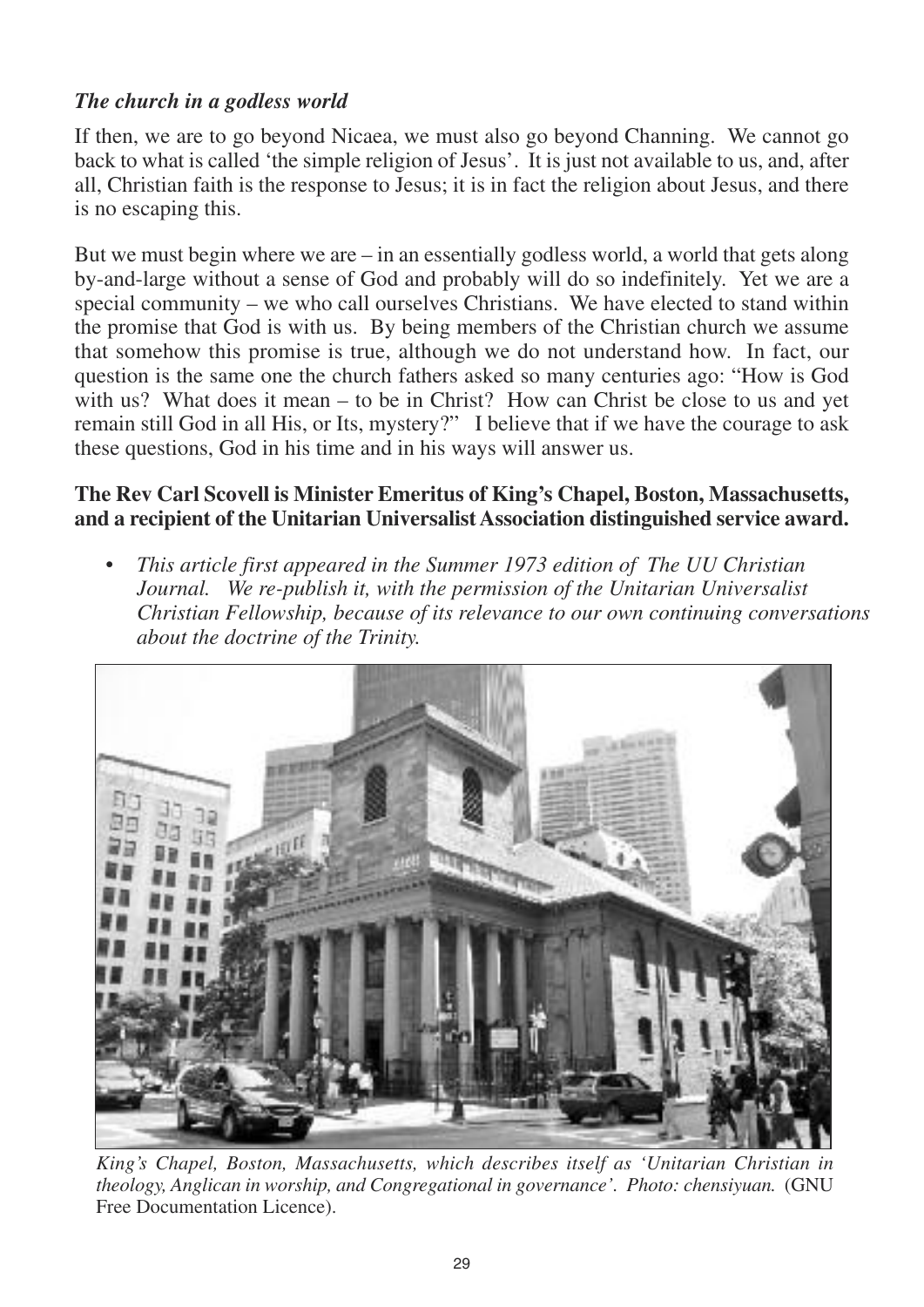### PRAYER AND POEM

### *By Brinley Price*

### **Prayer**

Eternal Life, the hub and rim Of the wheel of birth and death, The No-thing and the All, The Stillness and the Breath;

'Unite' in Universe, 'Create' in the Creation, Reached by the inner eye, Beyond sensation;

You who are the Fire, Its Life, Light, Heat, Make us like You, Make us complete;

O You within each thing, Who are less far Than our own minds and hearts, Who are what we truly are;

Bring us to You When our turning has to cease And when at death, we cease to die Be our undying peace;

And be the infinite Sea Into which we raindrops fall, We waves break, icebergs melt, You that hears, and are our call.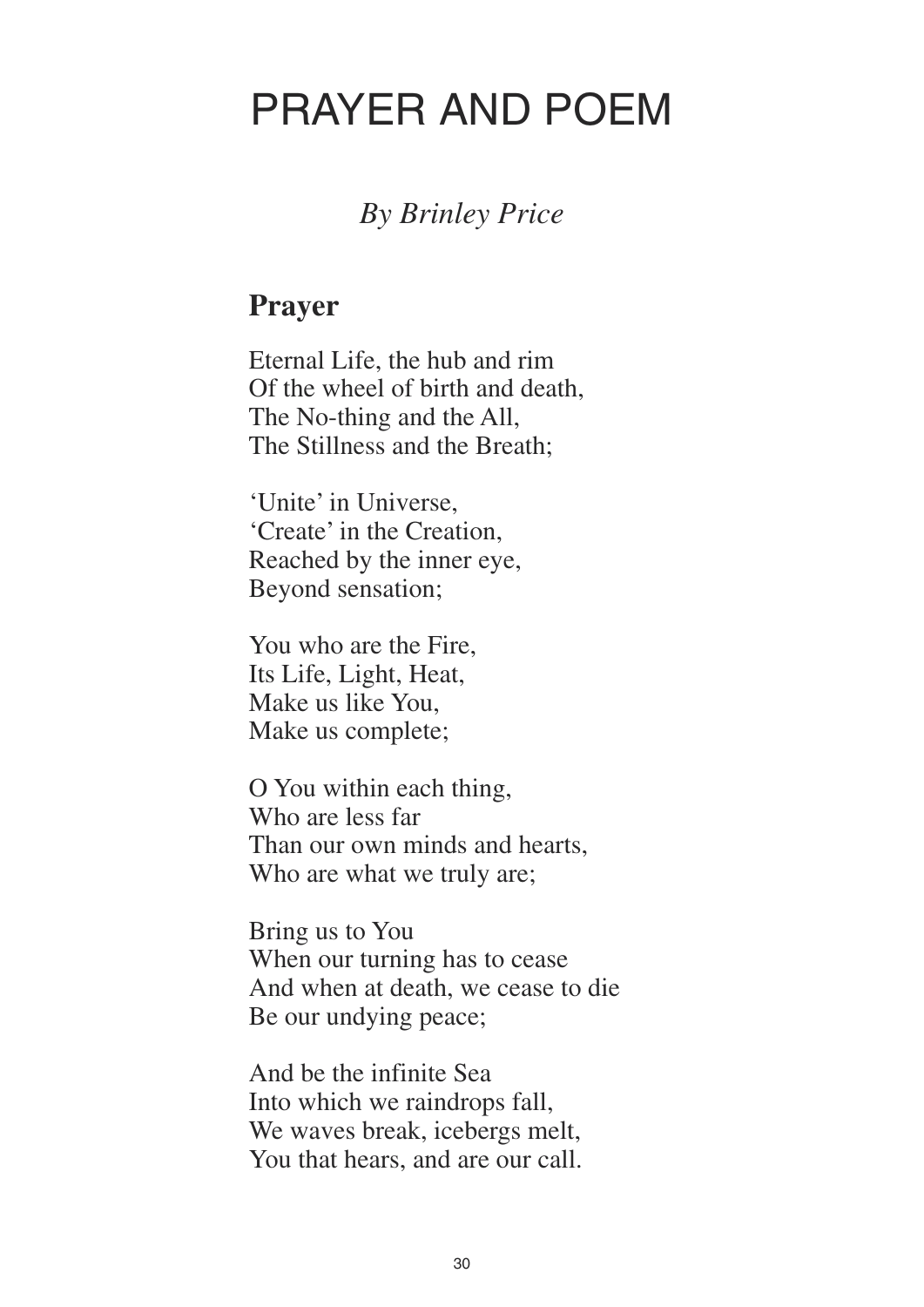### **Poem: Grace**

Now my eternal being matters more To me than my mere earthly transient name, I rest upon that ground, within that core.

I want no longer the false light of fame, But know I am already and am loved For this already beyond my guilt and shame.

I need not move myself since I am moved, The One Life flowing into me and through And by my openness to this am proved.

Nor need I prove myself to me or you, Nor must achieve this birth that is achieved In me, through me, this making ever new.

For all that is needed is to have received, Not have refused, the light, breath, stream to grow And move and live; to have in Grace believed.

And so I rest below Your swaying bough, Your sighing glowing leaves, Eternal Now.

**Brinley Price is a member of St Saviourgate Unitarian Chapel, York, and of the Unitarian Christian Association.**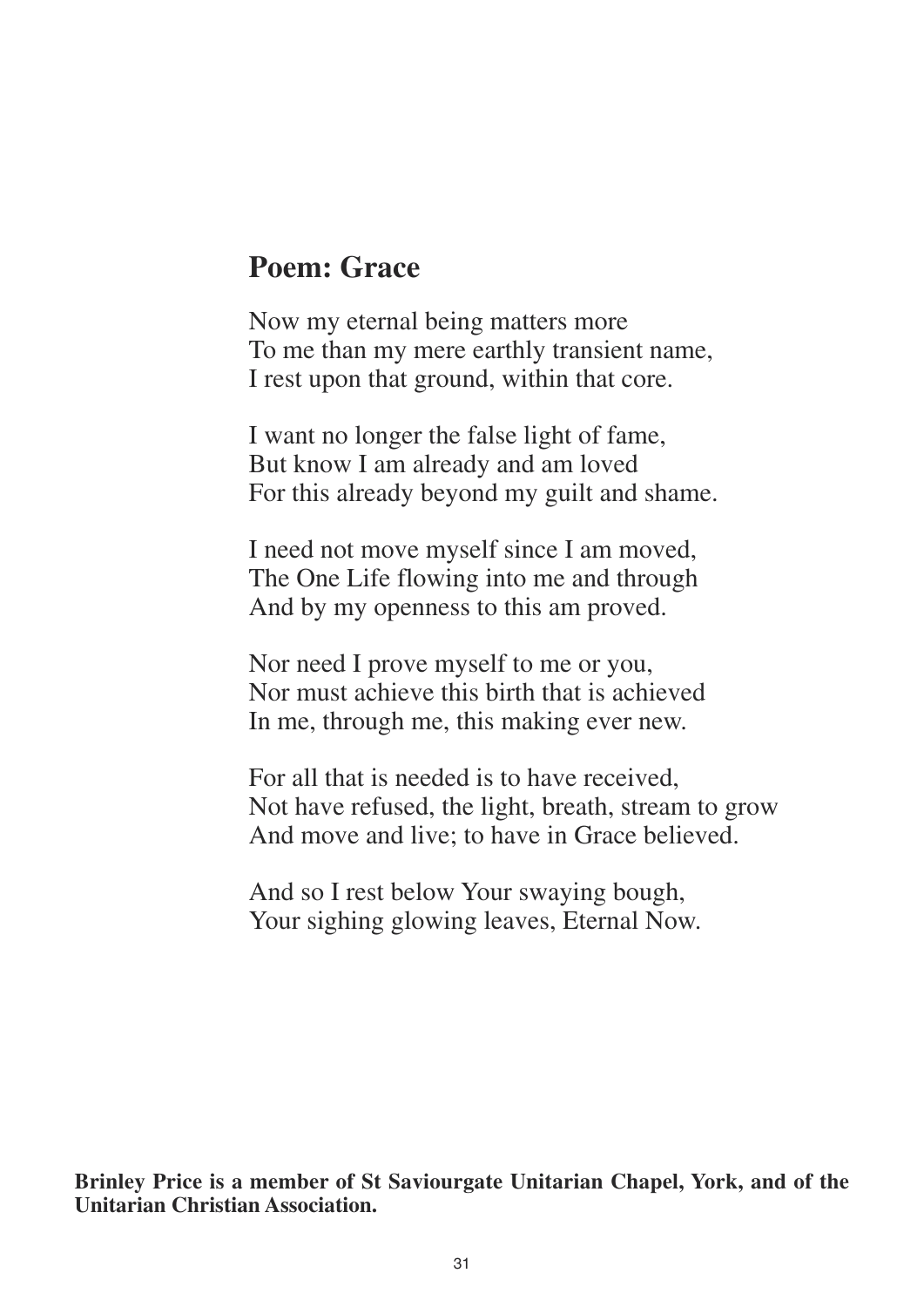### **Poem: Thoughts on Notice-board words, Bournemouth Unitarian Church**

*By George de Gay*

'In Things Essential Unity', That's counsel we should heed! Folk must support a common goal, For ventures to succeed.

The precepts of our common faith, Give us our unity, 'To worship God with heart and mind, And serve humanity'.

'In What is Doubtful, Liberty', A saying that is sound! We should respect each other's thoughts, Where matters are profound.

For many are the areas, Where no one knows for sure, What is true and what is false. Where everything's obscure.

'In All Things Practise Charity'. A holy thought is this! , And it's the glory of our faith, To give it emphasis.

Wise words of Jesus are our guide, But truth's not ours alone, Folk come to it in many ways. Let love to all be shown.

So, unity we must maintain, Maintain or cease to be. Still Liberty let us uphold, And live in Charity.

**George de Gay is a member of the Unitarian Christian Association, who now lives in Newbury, Berkshire.**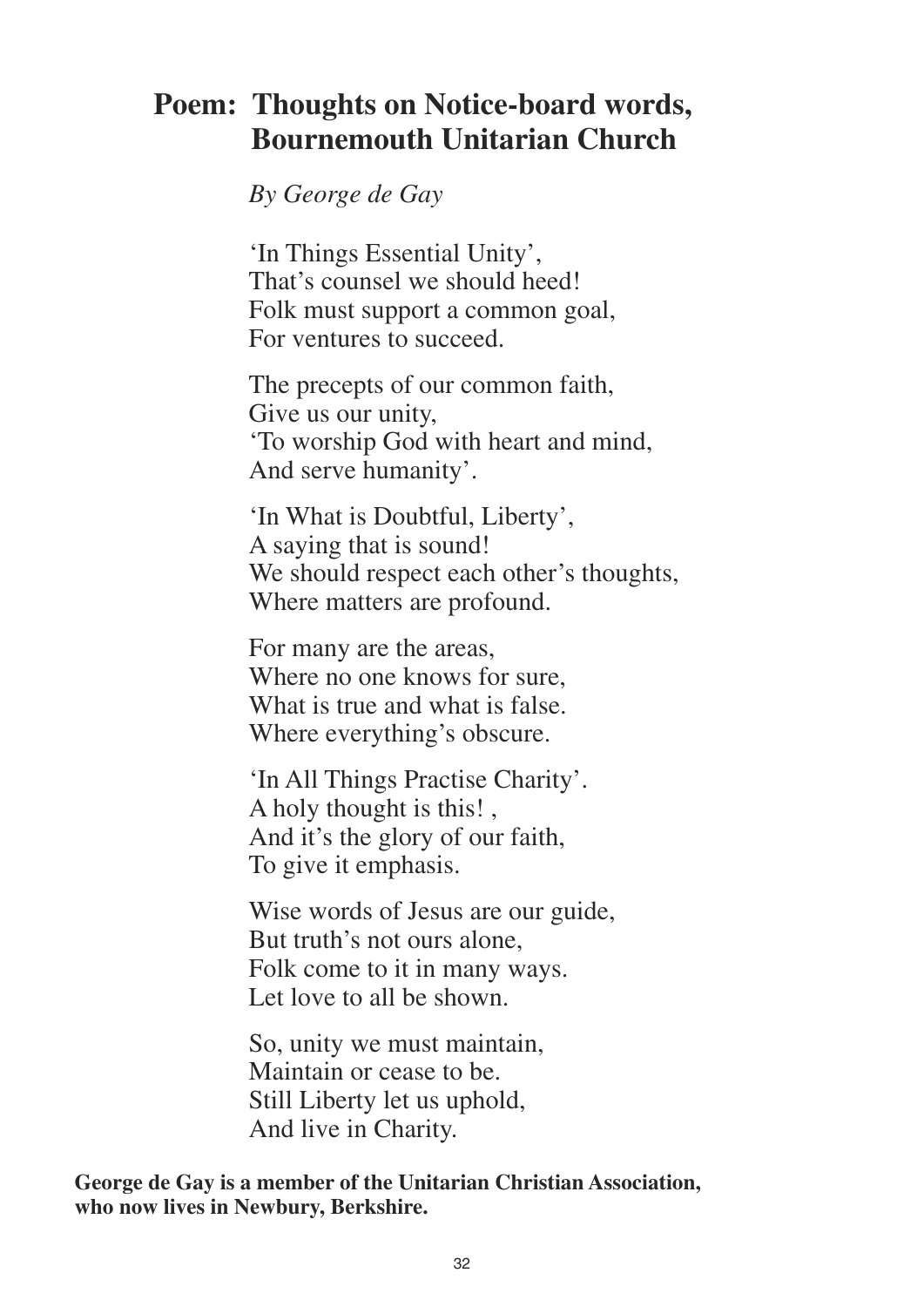# THE FREE CHRISTIAN TRADITION

### *From Discourse on the Church (1841), by William Ellery Channing.*

I belong to the Universal Church; nothing shall separate me from it. In saying this, however, I am no enemy to particular churches. In the present age of the world, it is perhaps best that those who agree in theological opinions should worship together; and I do not object to the union of several such churches in one denomination, provided that all sectarian and narrow feeling be conscientiously and scrupulously re-sisted. I look on the various churches of Christendom with no feelings of enmity …

The Romish church is illustrated by great names. Her gloomy convents have often been brightened by fervent love to God and man. Her St. Louis, and Fenelon, and Massillon, and Cheverus; her missionaries, who have carried Christianity to the ends of the earth; her sisters of charity, who have carried relief and solace to the most hopeless want and pain, do not these teach us that in the Romish church the Spirit of God has found a home? How much, too, have other churches to boast! In the English church we meet the names of Latimer, Hooker, Barrow, Leighton, Berkeley and Heber; in the Dissenting Calvinistic church, Baxter, Howe, Watts, Doddridge, and Robert Hall: among the Quakers, George Fox, William Penn, Robert Barclay, and our own Anthony Benezet, and John Woolman; in the Anti-trinitarian church, John Milton, John Locke, Samuel Clarke, Price, and Priestley.

To repeat these names does the heart good. They breathe a fragrance through the common air. They lift up the whole race to which they belonged. With the churches of which they were pillars or chief ornaments I have many sympathies; nor do I condemn the union of ourselves to these or any other churches whose doctrines we approve, provided that we do it without severing ourselves in the least from the universal church. On this point we cannot be too earnest. We must shun the spirit of sectarianism as from hell. We must shudder at the thought of shutting up God in any denomination. We must think no man the better for belonging to our communion; no man the worse for belonging to another. We must look with undiminished joy on goodness, though it shine forth from the most adverse sect. Christ's spirit must be equally dear and honored, no matter where manifested. To confine God's love or his good Spirit to any party, sect, or name, is to sin against the fundamental law of the kingdom of God, to break that living bond with Christ's universal church which is one of our chief helps to perfection.

### *From the website of Brook Street Chapel, Knutsford, Cheshire:*

... Brook Street Chapel is a creedless church. We agree to differ while remaining united in friendship, fellowship and faith. Many of us are liberal Trinitarians, a large number are traditional Unitarians, and a few refuse any label. We believe that there are many different ways to God.

As a community of friends, we welcome friends and visitors alike in these words: *In the love of truth and in the spirit of Jesus Christ, we unite for the worship of God and the service of humanity. We invite you to worship with us.*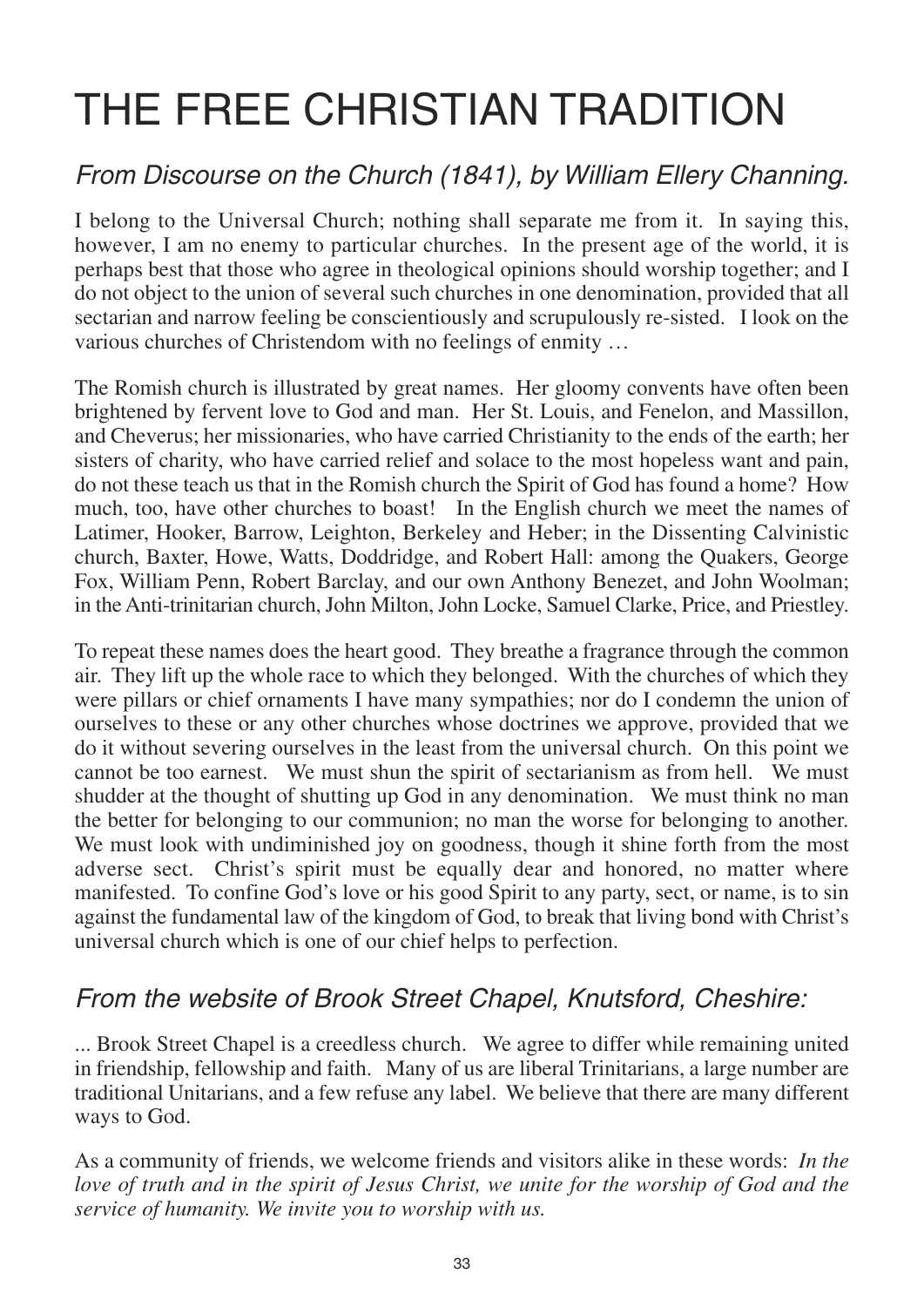# What is the UCA?

The Unitarian Christian Association (UCA) was formed in 1991 to preserve and strengthen the liberal Christian tradition within the General Assembly of Unitarian and Free Christian Churches in Britain. We aim to be that place where this tradition can be explored, while at the same time providing a resource for the denomination as a whole.

We see ourselves as heirs to the Unitarian Christian *and* the Free Christian traditions of our forebears. The Free Christians were those who sought to bring together Unitarians, Trinitarians and those rejecting such labels, in a creedless church. We seek to renew and revitalise these traditions, to create a vibrant faith for the 21st Century.

The UCA organises events each year at different places around Britain to reflect the geographic spread of the membership. All members and friends are welcome to join us on these occasions. We also aim to hold a Retreat each year, again open to all.

We publish a twice-yearly journal *The Liberal Christian Herald,* as well as Newsletters for members. In 2007, we produced a book for daily prayer and group worship, *Daybreak and Eventide,* and in 2009 we published *The Man They Called The Christ* by David Doel.

The Unitarian Christian Association is an affiliated society of the General Assembly of Unitarian and Free Christian Churches. Each year, the UCA makes a significant book grant to all first-year ministry students (at both Manchester and Oxford).

The UCA has grown steadily in recent years and individual membership stands at over 160. However, we are aware that we represent many more than this number. In the biggest opinion survey of recent times (in 2004), our General Assembly found that more than 60 per cent of members described their theology as 'liberal Christian' (*Inquirer, 29/05/2004*).

We welcome new members from all who want to preserve the liberal Christian tradition within our denomination.

Apart from individual members, 15 congregations in Britain are affiliated to the UCA, as is the Non-Subscribing Presbyterian Church of Ireland (a church with strong historic links to our denomination).

### **The following congregations in Britain are formally affiliated to the UCA:**

The Memorial Church, Cambridge Mill Hill Chapel, Leeds Dean Row Chapel, Wilmslow Nazareth Chapel, Padiham Dob Lane Chapel, Failsworth Norcliffe Chapel, Styal Effra Road Chapel, Brixton Rosslyn Hill Chapel, Hampstead Flowery Field Chapel, Hyde Stalybridge Unitarian Church<br>
Halliwell Road Free Church Bolton Williamson Memorial Unitarian Halliwell Road Free Church, Bolton Hyde Chapel, Gee Cross Christian Church, Dundee

Brook Street Chapel, Knutsford Manchester College Oxford Chapel Society

**Denominational affiliate:** The Non-Subscribing Presbyterian Church of Ireland.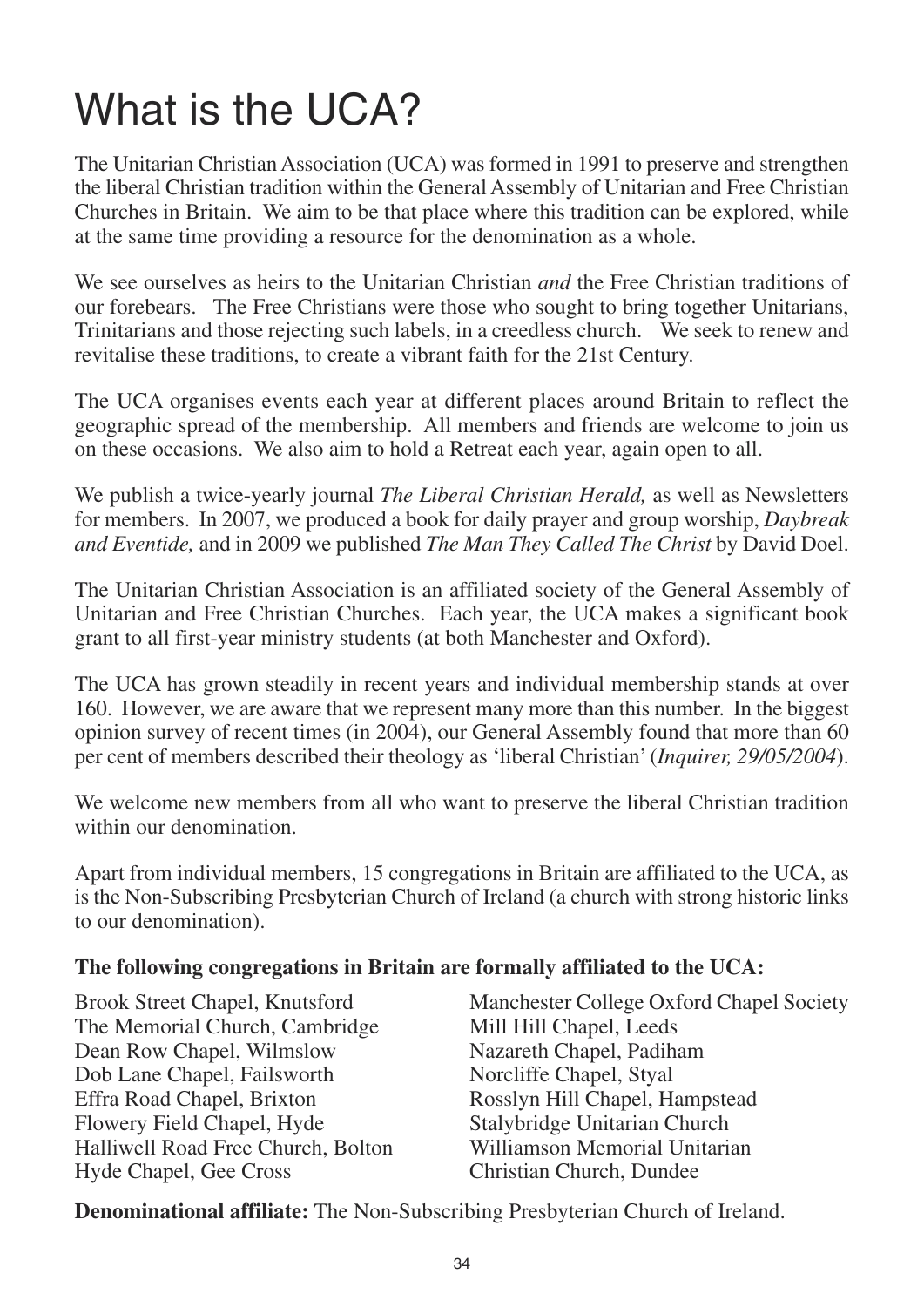### **UNITARIAN CHRISTIAN ASSOCIATION JOIN THE UCA!**

Registered Charity No 101 777 1

### **CURRENT RATES:**

Individual membership £12 Joint membership £18 Concessions £8 Congregational membership £40 Individual life membership £120 Joint life membership £180 Members in EU countries £15 Outside the EU £20

Cheques payable to the Unitarian Christian Association should be sent to Catherine Fozard, 20 Handforth Road, Wilmslow, Cheshire SK9 2LU.

### **For non-UCA members, annual subscriptions to The Herald cost £8 – and individual copies may be ordered too.**

(The magazine currently comes out twice a year.) **Queries:** contact Catherine Fozard at: cathy@fozard.com